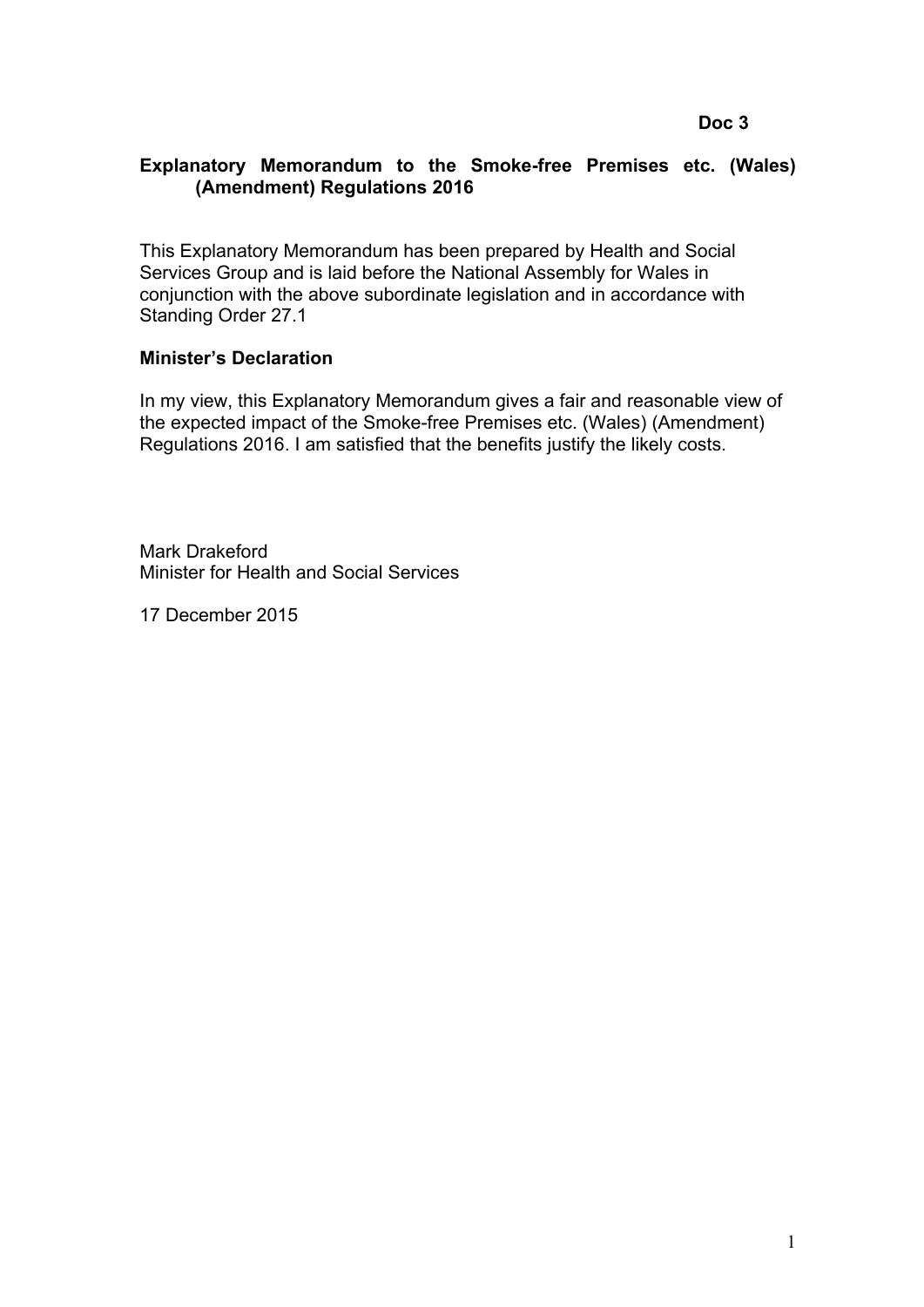# **Explanatory Memorandum to the draft Smoke-free Premises etc. (Wales) (Amendment) Regulations 2016**

This Explanatory Memorandum has been prepared by the Health and Social Services Group to accompany the smoke-free regulations regarding smoking in prisons.

# **1. Description**

1.1 The Smoke-free Premises etc. (Wales) (Amendment) Regulations 2016 ("the Regulations") introduce a time-limited exemption to the Smoke-free Premises etc. (Wales) Regulations 2007 for designated cells in prisons.

# **2. Matters of special interest to the Constitutional and Legislative Affairs Committee**

2.1 None.

# **3. Legislative background**

3.1 The Health Act 2006 ("the 2006 Act") applies to England and Wales; Section 2 of the Act prohibits smoking in enclosed and substantially enclosed premises open to the public and/or used as a place of work, thus making those premises "smoke-free". The policy aim of the legislation is to protect the public and workers from exposure to the harmful effects of second-hand smoke. Section 3 of the 2006 Act provides the Welsh Ministers, in relation to Wales, with the power to make regulations that exempt certain prescribed premises or parts of the premises from the smoke-free requirements of section 2 of the Act. Under section 3(2) the Welsh Ministers can provide an exemption for any premises where a person has his home, or is living whether permanently or temporarily, including prisons. No such exemption was provided for prisons in Wales in the Smoke-free Premises etc. (Wales) Regulations 2007 ("the 2007 Regulations").

3.2 Smoking is defined in the 2006 Act as including smoking tobacco and being in possession of "lit tobacco" or "anything lit which contains tobacco", or "being in possession of any other lit substance in a form in which it could be smoked".

3.3 The High Court has recently decided in the *Black<sup>1</sup>* judicial review proceedings that the 2006 Act's provisions on smoke-free premises apply to private and state-run prisons in England and Wales. As such, since there are

<sup>1</sup> Black v Secretary of State for Justice [2015] EWHC 528 (Admin)

<https://www.judiciary.gov.uk/judgments/black-v-secretary-of-state-for-justice/>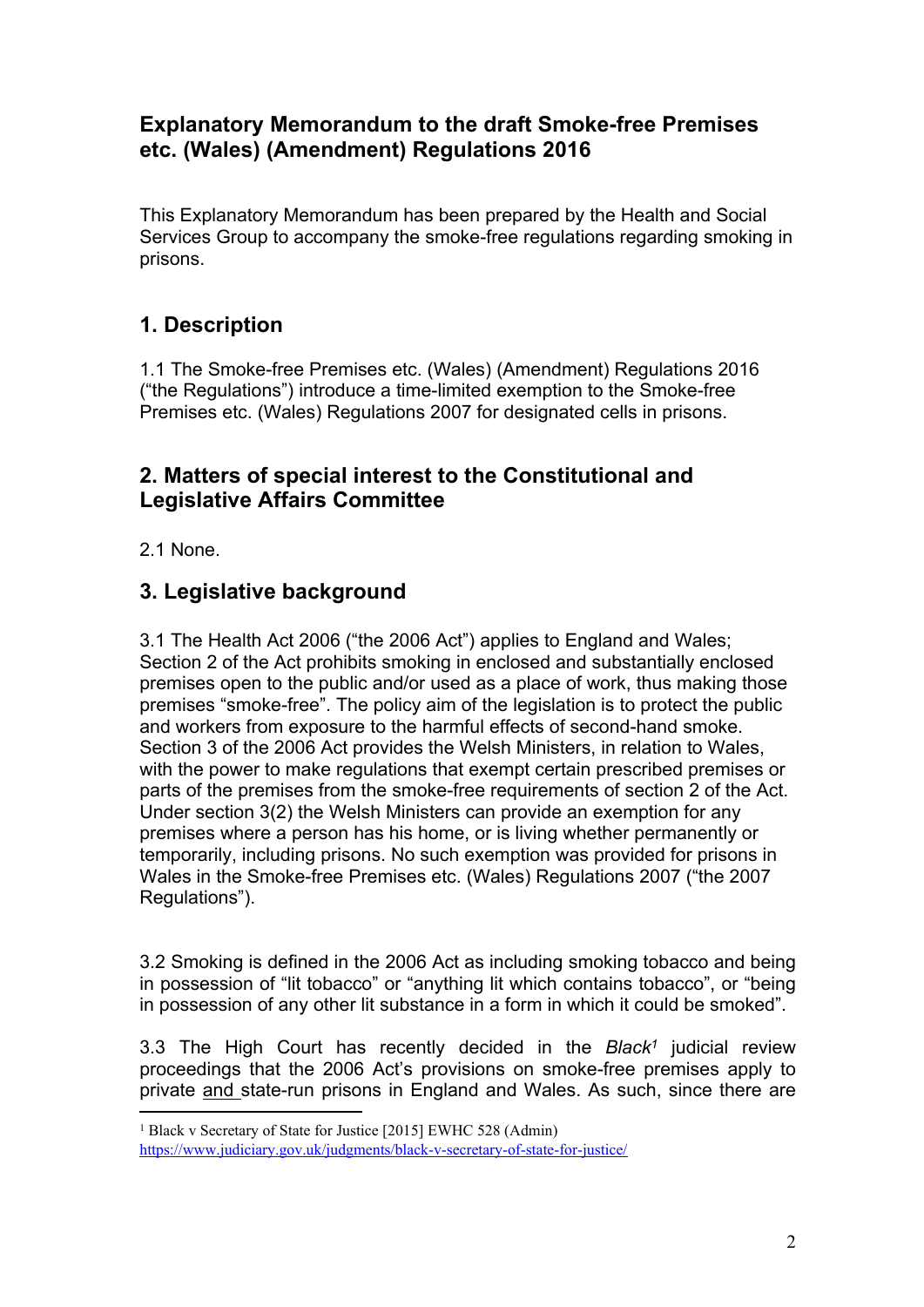currently no regulations made by the Welsh Ministers to exempt prisons in Wales from the 2006 Act's smoke-free requirements, the 2006 Act requires all prisons in Wales to be smoke-free. The Secretary of State is appealing to the Court of Appeal against the High Court's ruling in *Black* that the 2006 Act applies to state-run prisons. The hearing is scheduled to be heard in February 2016.

3.4 However, despite the 2006 Act's application to prisons in Wales, it is apparent from High Court proceedings in a separate judicial review that, operationally, some prison inmates aged 18 years or over are being permitted to smoke in cells in prisons in Wales, subject to safeguards provided by Prison Service Instruction PSI 09/2007W.

3.5 The UK Government department responsible for the prison estate, the National Offender Management Service ("NOMS"), is committed to introducing a smoke free policy to make sure that staff, visitors and prisoners are protected from risk of exposure to second hand smoke. The priority remains the safe, decent and secure operation of the custodial estate.

. 3.6 In accordance with section 79 of the 2006 Act, the Regulations are subject to the affirmative resolution procedure.

## **4. Purpose & intended effect of the legislation**

## **Context**

4.1 Currently there are four prisons in Wales, with a further prison planned to open in north Wales in 2017. It is noted that all existing prisons in Wales cater exclusively for male prisoners. HMP Parc is privately run, whilst the remainder are part of the Crown estate. Although health is a subject devolved to Welsh Ministers, the management of prisons is not. The Secretary of State for Justice has responsibility for prisons in Wales.

<span id="page-2-4"></span><span id="page-2-3"></span><span id="page-2-2"></span><span id="page-2-1"></span><span id="page-2-0"></span>4.2 A report from Public Health England indicates that nationally around 80 per cent of prisoners smoke compared with around 20 per cent in the general population<sup>234</sup>. Data from Wales suggest that 76% of prisoners smoke<sup>56</sup>. Smoking is reported to be an integral part of prison life<sup>7</sup>.

<sup>2</sup> Public Health England. Reducing Smoking in Prisons. Management of tobacco use and nicotine withdrawal. March 2015

[https://www.gov.uk/government/uploads/system/uploads/attachment\\_data/file/412567/Reducing\\_smokin](https://www.gov.uk/government/uploads/system/uploads/attachment_data/file/412567/Reducing_smoking_in_prisons.pdf) [g\\_in\\_prisons.pdf](https://www.gov.uk/government/uploads/system/uploads/attachment_data/file/412567/Reducing_smoking_in_prisons.pdf)

<sup>&</sup>lt;sup>3</sup> Singleton N, Farrell M & Meltzer H. Substance Misuse among Prisoners in England and Wales. London: Office for National Statistics. 1999

<http://www.tandfonline.com/doi/abs/10.1080/0954026021000046092>

<sup>4</sup> Lester C, Hamilton-Kirkwood L, Jones N. Health Indicators in a prison population: asking prisoners. Health Education Journal 2003;62:341-349. (Awaiting OpenAthens log in details from the library to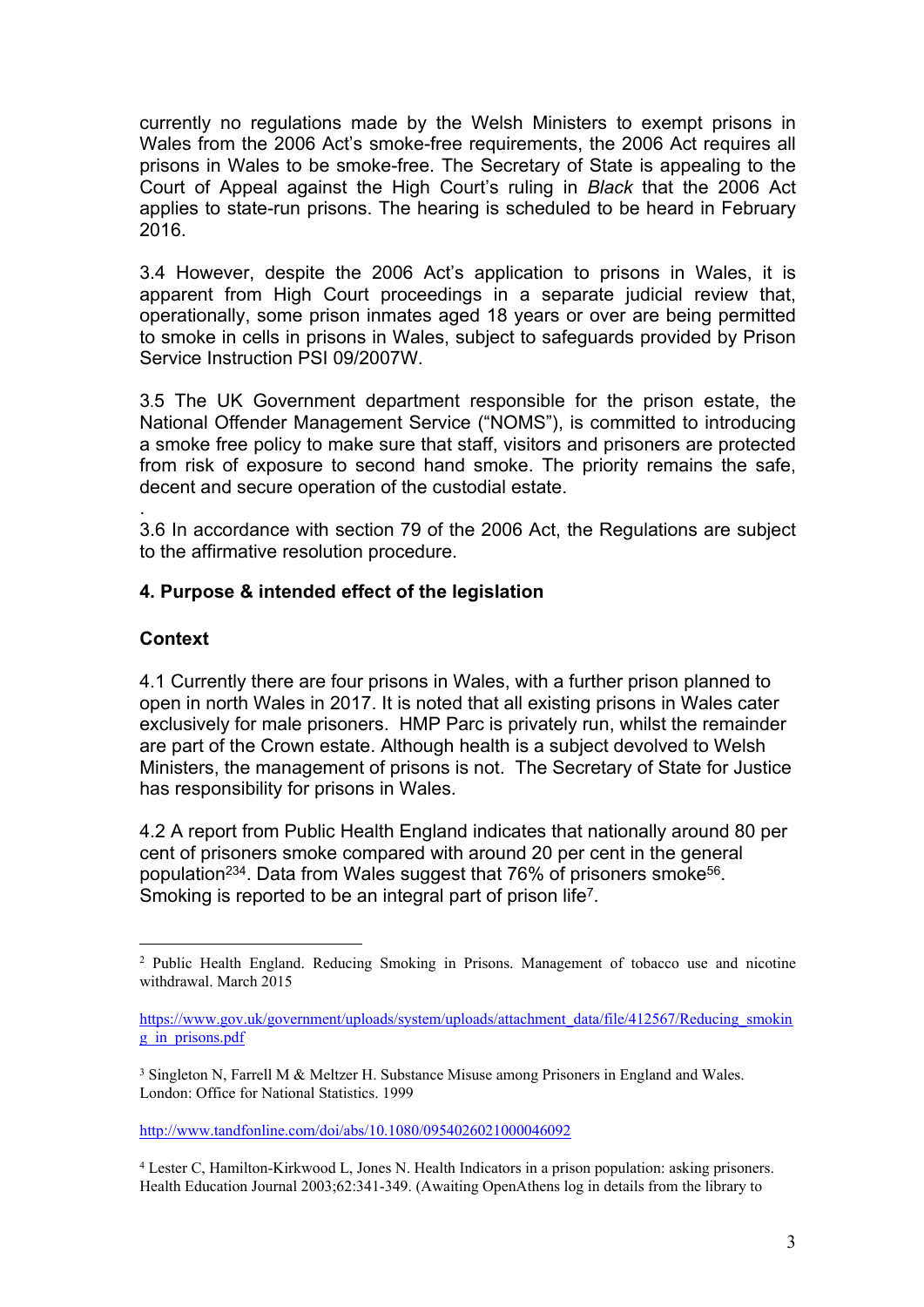4.3 The high rates of smoking among prisoners also causes them to suffer marked health inequalities compared with the general population, both through active smoking and breathing in other people's smoke<sup>2</sup>.

4.4 Recent reviews have identified the various ways prison influences smoking behaviour<sup>[7](#page-2-0),8</sup>. Smoking is reported to be a coping strategy to manage stressful situations such as imprisonment, transfers, court appearances, sanctions and prison visits, and help to alleviate boredom. Given the high prevalence of smoking, it is thought that prisoners also smoke for social reasons, as being a non-smoker in such a high prevalence population could be socially isolating.

4.5 Offenders are over-represented among deprived and socially excluded communities. For example, around half of prisoners have no educational qualifications, nearly half have experienced exclusion from school and over two-thirds are unemployed prior to entering prison. Offenders are also more likely to have experienced poverty and unemployment than those in the general population. Adverse family and social experience prior to entering prison is common: for example, 24 per cent reported having spent time in local authority care as a child, and homelessness or living in temporary accommodation prior to sentence is prevalent<sup>9</sup>. Smoking prevalence is much higher among prisoners than among lower socio-economic groups as a whole<sup>2</sup>.

4.6 Smoking is also more prevalent among those with mental health problems in the general population (about twice as high on average and it is more common in those with more severe mental health conditions)<sup>10</sup>. There is a very

access the report)

<sup>6</sup> Prison population taken from Prison Population Bulletin Monthly September 2014 and annual receptions based on data for 2013/14.

https://www.gov.uk/government/statistics/prison-population-figures-2014

<sup>7</sup> MacLeod L, MacAskill S, Eadie D. Rapid Literature Review of smoking cessation and tobacco control issues across criminal justice settings. Stirling: Institute for Social Marketing, 2010.

[https://www.uclan.ac.uk/research/explore/projects/assets/tobacco\\_control\\_cjs\\_lit\\_review\\_aug\\_2010.pdf](https://www.uclan.ac.uk/research/explore/projects/assets/tobacco_control_cjs_lit_review_aug_2010.pdf)

<sup>8</sup> Department of Health. Acquitted: Best practice guidance for developing smoking cessation services in prisons. London, Department of Health, 2003.

[http://webarchive.nationalarchives.gov.uk/20130107105354/http://www.dh.gov.uk/prod\\_consum\\_dh/gro](http://webarchive.nationalarchives.gov.uk/20130107105354/http:/www.dh.gov.uk/prod_consum_dh/groups/dh_digitalassets/@dh/@en/documents/digitalasset/dh_4034484.pdf)  $u$ ps/dh\_digitalassets/@dh/@en/documents/digitalasset/dh\_4034484.pdf

<sup>9</sup> Ministry of Justice. Surveying Prisoner Crime Reduction. 2014.

[https://www.gov.uk/government/uploads/system/uploads/attachment\\_data/file/261620/re-offending](https://www.gov.uk/government/uploads/system/uploads/attachment_data/file/261620/re-offending-release-waves-1-3-spcr-findings.pdf)[release-waves-1-3-spcr-findings.pdf](https://www.gov.uk/government/uploads/system/uploads/attachment_data/file/261620/re-offending-release-waves-1-3-spcr-findings.pdf)

<sup>&</sup>lt;sup>5</sup> Smoking rates based on SystemOne data from July/August 2014 and NOMS prisoner questionnaire in Welsh Public Sector Prisons. July 2014. Unpublished. SystemOne data are the LHB healthcare system used within prisons.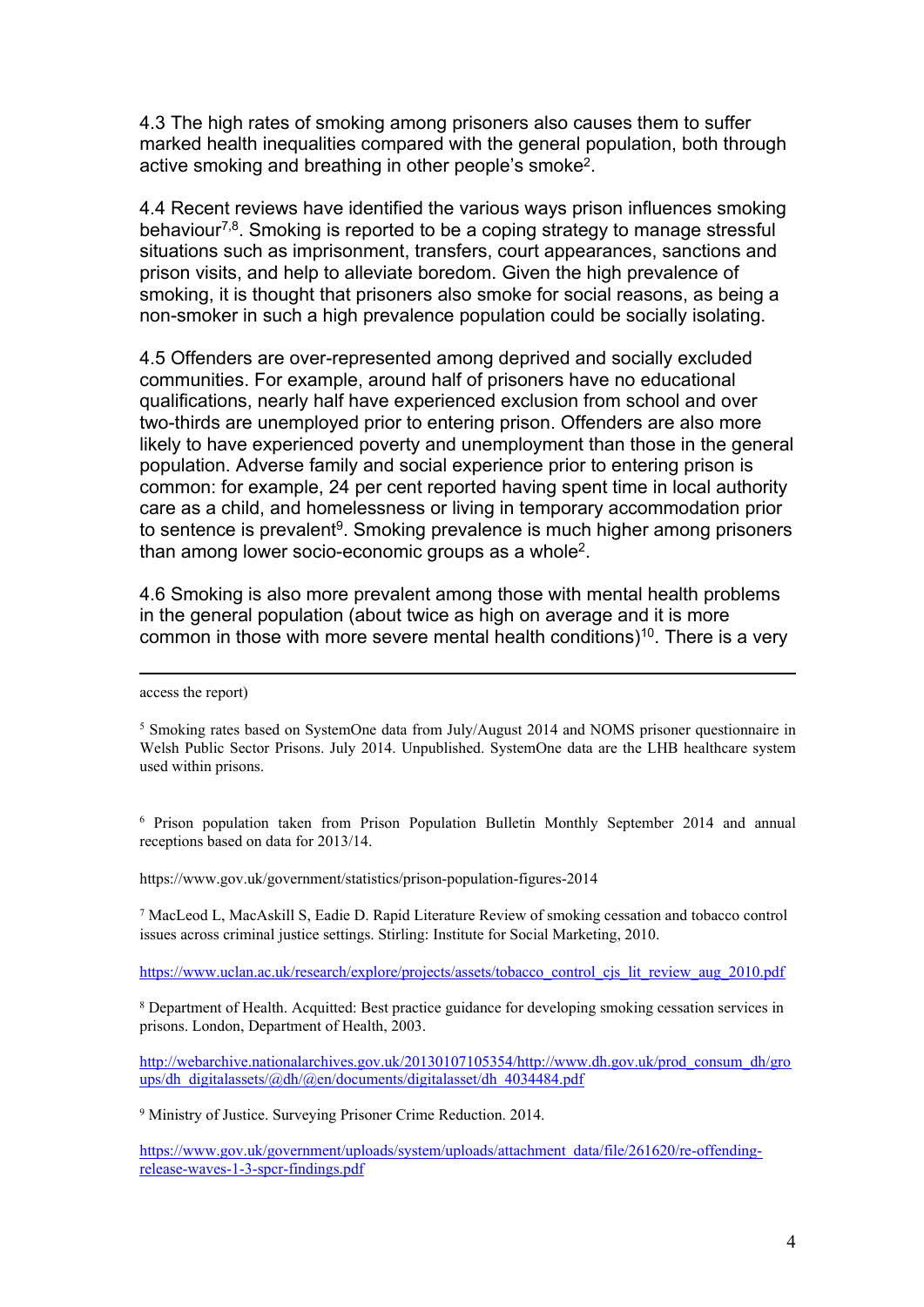strong relationship between offending and having mental health problems which may again help explain the higher smoking prevalence in this population. A recent review identified that 80% of prisoners in England have mental health problems and 72% of convicted male prisoners suffer from two or more mental disorders, compared with 5% in the general population<sup>[3,](#page-2-1)11,12</sup>.

4.7 Most people smoke to ingest nicotine and smoking is now recognised as a drug dependence disorder. In 2001 the RCP stated that *"it is now well established that users of tobacco tend to regulate or titrate their nicotine intake to maintain body levels within a certain range.*" referenced in [2](#page-2-2)

4.8 When smokers go without nicotine, withdrawal symptoms can begin within hours of the last cigarette and are at maximum intensity for the first week<sup>13</sup>. Some of the characteristic symptoms of nicotine withdrawal include impaired concentration, irritability, tension, disturbed sleep or drowsiness, intense longing or craving for a cigarette, and headaches. These symptoms mean that people frequently relapse back to smoking.

4.9 A variety of measures can be taken to reduce withdrawal and to support people in stopping smoking.

4.10 Some evidence suggests that a significant majority of offenders who smoke are motivated to stop. For example, a study of smokers in Cardiff prison revealed 79% wished to stop<sup>4</sup>. Studies of offenders in contact with other criminal justice service settings have also revealed an interest in support to stop smoking<sup>14</sup>. The prison setting, in particular, presents a valuable

[https://www.rcplondon.ac.uk/sites/default/files/smoking\\_and\\_mental\\_health\\_-\\_full\\_report\\_web.pdf](https://www.rcplondon.ac.uk/sites/default/files/smoking_and_mental_health_-_full_report_web.pdf)

<sup>11</sup> Mental Health Network NHS Confederation. Key facts and trends in mental health. NHS Confederation 2011.

[http://www.nhsconfed.org/~/media/Confederation/Files/Publications/Documents/Key\\_facts\\_mental\\_heal](http://www.nhsconfed.org/~/media/Confederation/Files/Publications/Documents/Key_facts_mental_health_080911.pdf)\_ th $\overline{080911}$  ndf

<sup>12</sup> McManus S, Meltzer H, Brugha T, Bebbington P, Jenkins R. Adult psychiatric morbidity in England, 2007. Results of a household survey. 2007. A survey carried out for the NHS Information Centre for health and social care by the National Centre for Social Research and the Department of Health Sciences, University of Leicester.

<http://www.hscic.gov.uk/catalogue/PUB02931/adul-psyc-morb-res-hou-sur-eng-2007-rep.pdf>

<sup>13</sup> Jarvis MJ. Why do people smoke British Medical Journal 2004 Jan;328:277-9.

<http://www.ncbi.nlm.nih.gov/pmc/articles/PMC324461/pdf/bmj32800277.pdf>

<sup>14</sup> MacAskill S, Lindridge A, Stead M, Eadie D, Hayton P, Braham M. Social Marketing with challenging target groups: Smoking cessation in prisons in England and Wales. International Journal of

<sup>&</sup>lt;sup>10</sup> Royal College of Physicians Tobacco Advisory Group. Smoking and Mental Health. RCP, London 2013.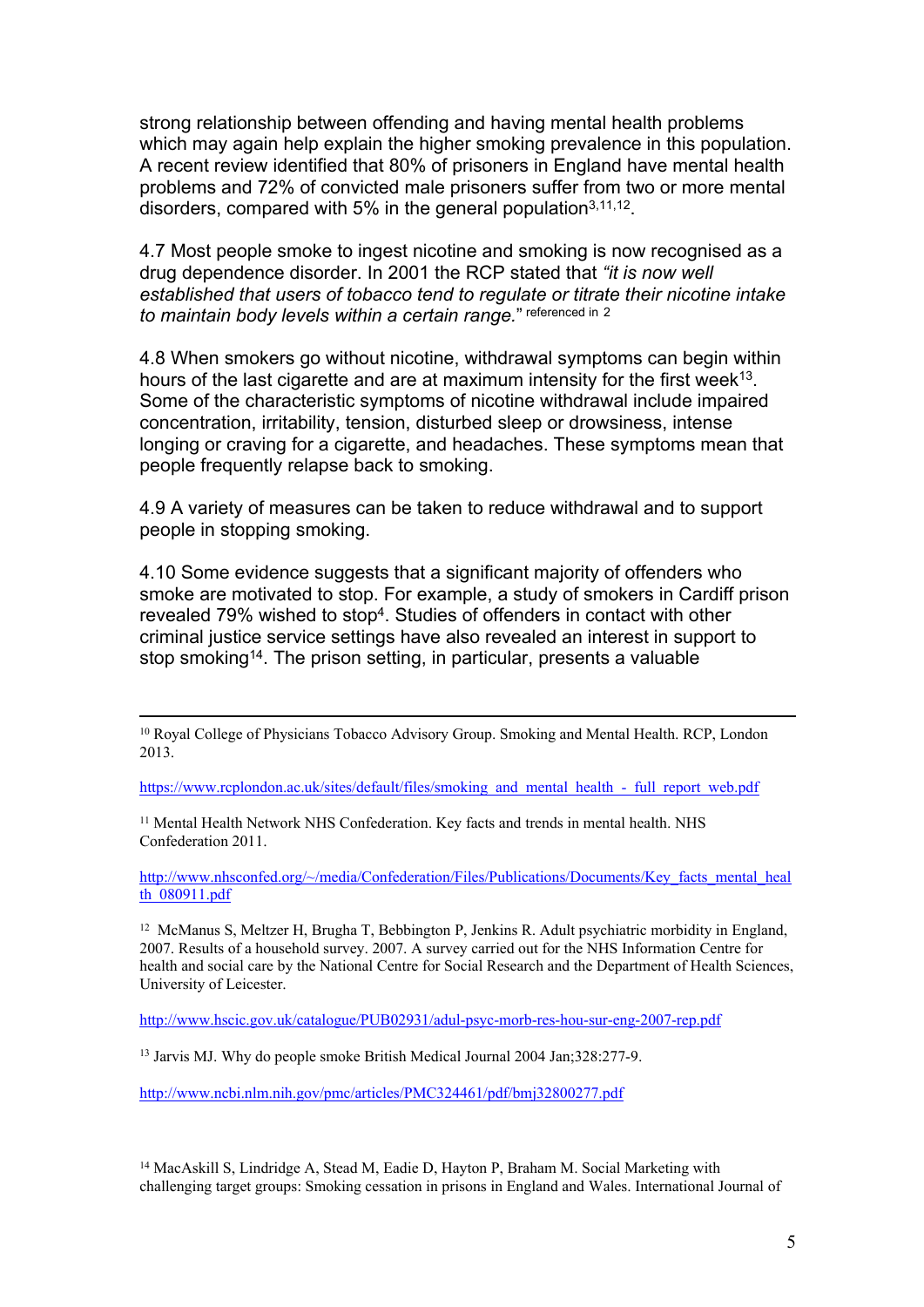opportunity to engage marginalised groups with very high smoking prevalence in cessation initiatives. Prisoners themselves have described imprisonment as an opportunity to access cessation services, an opportunity that is viewed by some as a means of achieving something positive while in prison<sup>14</sup>.

4.11 An analysis of approaches to prison smoking bans around the world has concluded that total bans appear to be more effective than partial bans, and that successful implementation of such bans seems to be associated with a range of factors which include thorough planning, good communication, effective staff training, comprehensive support for prisoners and effective smoking cessation programmes<sup>15</sup>.

4.12 Prisoners in Welsh prisons can access smoking cessation support, from the relevant health board, within the prison and e-cigarettes are available for purchase from the prison shop. Some prisons have implemented smoke-free areas on a voluntary basis. The new north Wales prison will open as a smokefree prison.

4.13 The UK Government announced on 29<sup>th</sup> September 2015 its intention to start to implement a full smoke-free policy in all prisons in Wales from January 2016. <sup>16</sup> This announcement included the publication of two recent academic studies commissioned by NOMS which identified that high levels of secondhand smoke are still prevalent in the communal areas of some prisons<sup>1718</sup>. NOMS is currently working to this timetable across Welsh prisons but in the event of slippage or safety issues a time-limited exemption would allow work to

<http://onlinelibrary.wiley.com/doi/10.1002/nvsm.327/abstract>

<sup>15</sup> The Offender Health Research Network. Smoking in Prisons in England and Wales: Considerations for Policy Change. University of Manchester. February 2014.

<http://www.ohrn.nhs.uk/OHRNResearch/Smoking.pdf>

<sup>16</sup> National Offender Management Service, UK Government, Letter from Prisons Minister to Robert Neil MP, Chairman of the Justice Select Committee regarding smoking in prisons, published 29 September 2015.

<https://www.gov.uk/government/speeches/smoking-in-prisons>

<sup>17</sup> Division of Epidemiology and Public Health and UK Centre for Tobacco and Alcohol Studies, University of Nottingham, Second-hand smoke in four English prisons an air quality monitoring study, 2015.

<https://www.gov.uk/government/publications/air-quality-reports>

<sup>18</sup> National Offender Management Service, London, Report on Second-hand Smoke in Prisons Final Report, 2015.

https://www.gov.uk/government/uploads/system/uploads/attachment\_data/file/469654/SHS\_in\_Prisons Final Report minus Appendix.pdf

Nonprofit and Voluntary Sector Marketing, 2008;13:251-261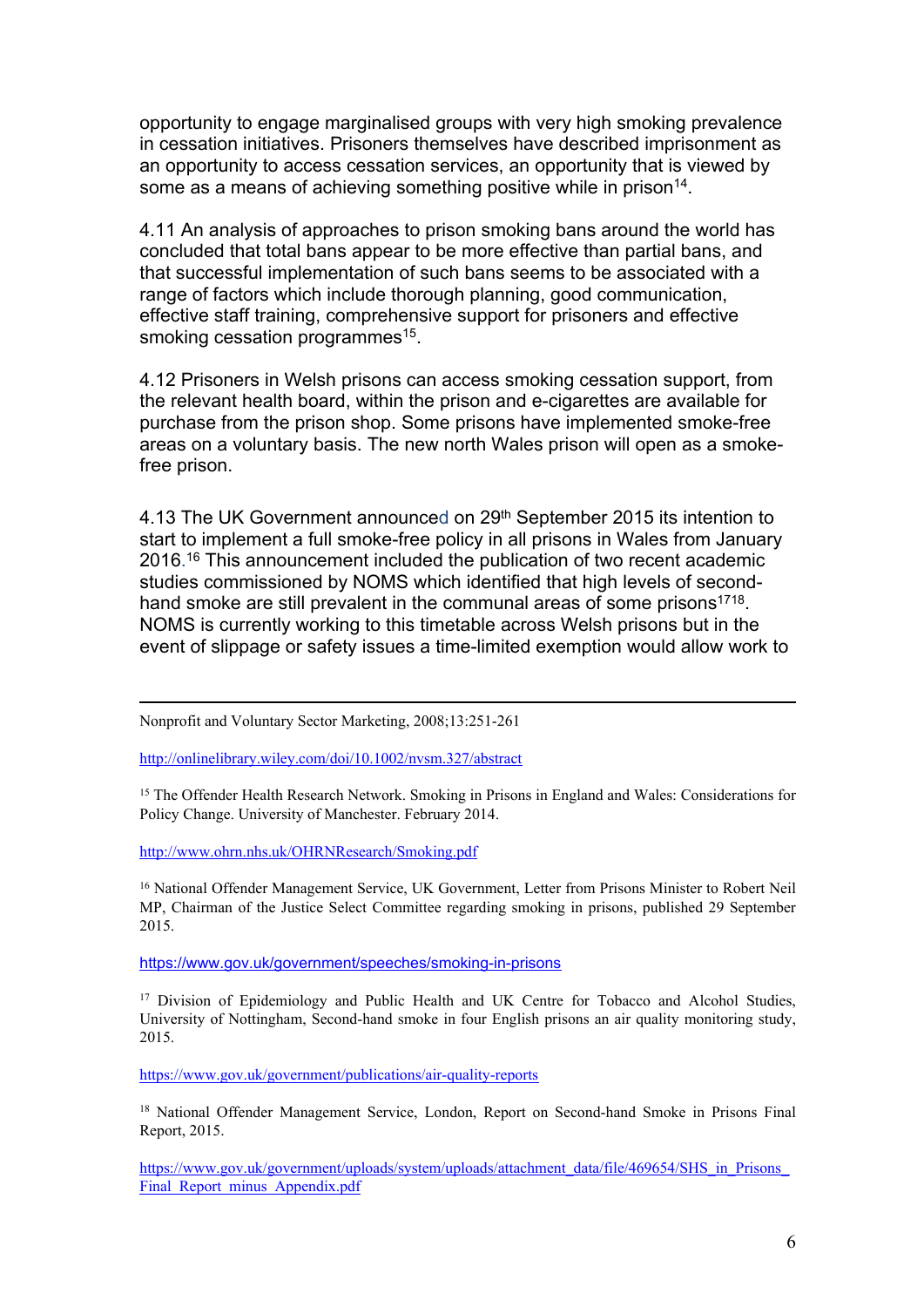continue towards a smoke-free estate in a safe and secure way. Therefore, a time-limited exemption is still required.

## **Purpose of the Provisions**

4.14 The purpose of the Smoke-free Premises etc. (Wales) (Amendment) Regulations 2016 is to amend the 2007 Regulations to exempt designated cells in prisons in Wales from the smoking ban for a time-limited period, so that prisons in Wales can be supported to become operationally smoke-free in a safe and secure way during the period of the exemption.

## **Effect of the Provisions**

4.15 The intended effect of the Regulations is to:

- allow smoking in designated prison cells, for a time-limited period
- allow NOMS in Wales to work towards implementation of smokefree prisons in a safe and secure way which would not increase the risk to the operational safety and security of Welsh prisons.

4.16 The removal of the exemption after a time-limited period will then:

- protect prisoners and prison staff from the harms associated with smoking and second-hand smoke in prisons
- support inmates to give up smoking
- contribute to a reduction in health conditions in prisoners and prison staff caused by smoking and/or exposure to second-hand smoke.

## **5. Consultation**

5.1 A consultation on draft Regulations was undertaken between 11<sup>th</sup> September and 12<sup>th</sup> November 2015. The consultation summary document can be accessed via the following links:

<http://gov.wales/consultations/healthsocialcare/smokefree/?lang=en> <http://gov.wales/consultations/healthsocialcare/smokefree/?lang=cy>

## **Detail of the Regulations**

6.1 Under the 2006 Act, a place where smoking is not permitted is termed a 'smoke-free place'. These Regulations amend the 2007 Regulations to exempt designated cells in prisons from being required to be smoke-free places for a time-limited period.

6.2 The Regulations will provide that a "designated room" that is used as accommodation in a prison for a person aged 18 or over is not required to be smoke-free. A "designated room" is defined as a cell which: —

• has been designated by the person in charge of the prison as a room in which smoking is permitted;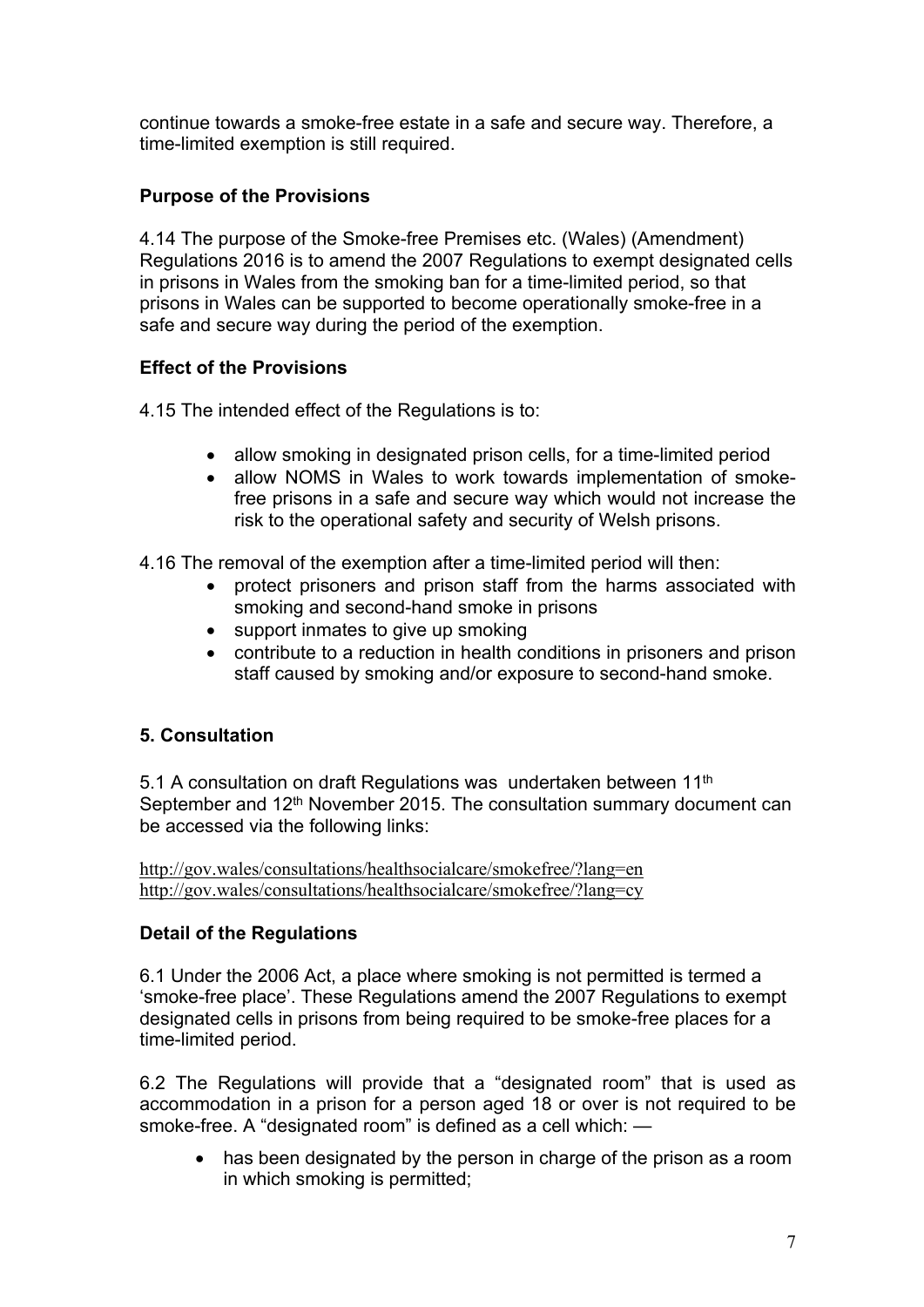- has a ceiling and, except for doors and windows, is completely enclosed on all sides by solid floor to ceiling walls;
- does not have a ventilation system that ventilates into any other part of the premises (except any other designated rooms); and
- is clearly marked as a room in which smoking is permitted.

6.3 The Regulations will come into force on 4 February 2016.

## **7. Regulatory Impact Assessment (RIA)**

7.1 A cost analysis of the impact of the Regulations is included at part 2 of this document.

7.2 Welsh Government officials have held discussions with officials in NOMS to help identify the potential costs and benefits of the various options set out in the Regulatory Impact Assessment.

7.3 Some gaps exist and these have been set out in the impact assessment.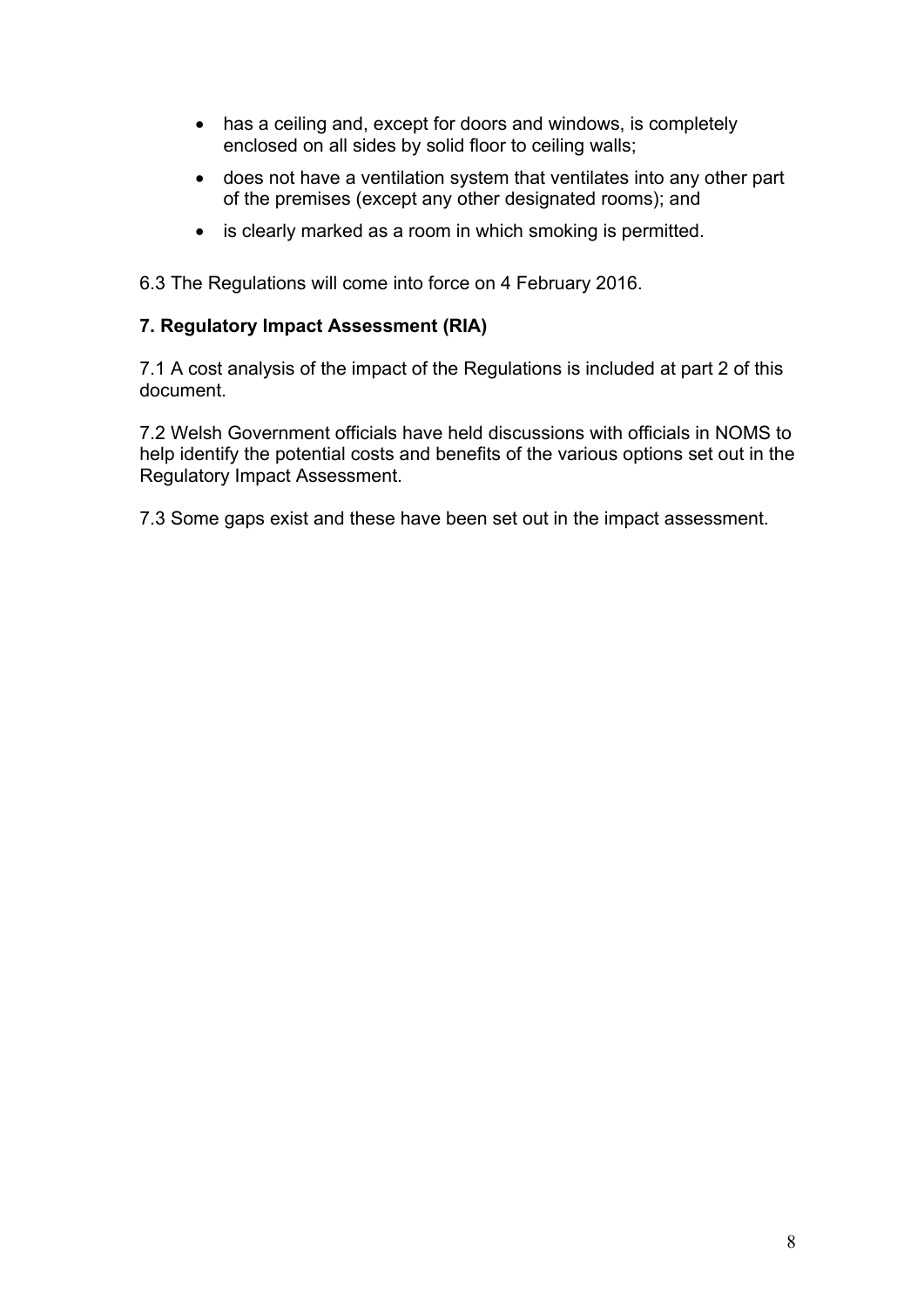## **PART 2 – REGULATORY IMPACT ASSESSMENT**

## **Options**

Three options have been considered.

- Option1 Make no changes to the 2007 Regulations.
- Option 2 Amend the 2007 Regulations to include an exemption from the smoke-free requirements for designated cells in prisons in **Wales**
- Option 3 Amend the 2007 Regulations to exempt designated cells in prisons in Wales from the smoking ban for a time-limited period, so that prisons in Wales can be supported to become operationally smoke-free in a safe and secure way during the period of the exemption.

For the purposes of all calculations set out below, it has been assumed that, as per the High Court judgment in the *Black* judicial review proceedings, the 2006 Act applies to all prisons in Wales. However, as noted above, the Secretary of State is appealing against the effect of the ruling that the 2006 Act applies equally to state-run prisons as it does to private ones.

## **Option 1 - Make no changes to the Smoke-free Premises etc. (Wales) Regulations 2007**

## **Description**

There would be no change to the current legislation under this option. This would mean that smoking would not be legally permitted in prisons in Wales. However, in practice we know that it is currently being allowed, despite existing legislation.

Maintaining the current position could lead to at least two possible different outcomes:

- (i) That, following the High Court's clarification of the law in the *Black* case, a new Prison Service Instruction (PSI) on the application of smoke-free legislation is issued for Wales, and prisons in Wales will immediately become smoke-free;
- (ii) That prisons will continue to allow prisoners aged over 18 to smoke in their cells.

It is acknowledged that other outcomes may occur, for example support to reduce the harmful effects of tobacco smoking and/or a gradual move to becoming smoke-free.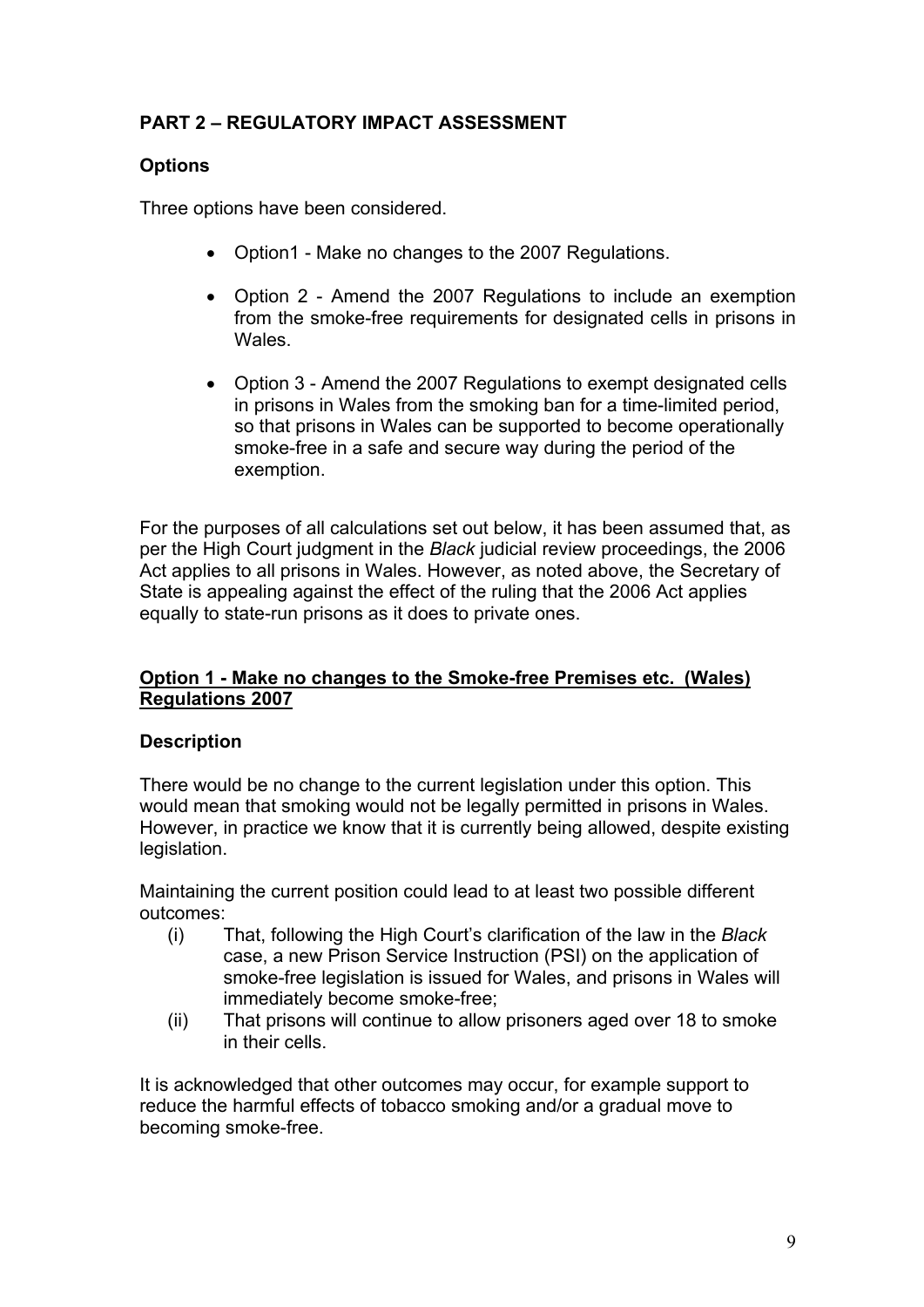#### **Option 1 outcome (i) – no change to legislation; immediate move to compliance with legislation**

## **Costs**

### Health Service

The cost model indicates high level costs rather than the detail of the cessation support offer that local health boards will need to determine. NOMS is working with health boards to refine the cessation support resources and offer that will be in place for prisoners in a smoke free environment.

The costs to the Health Service associated with this option have been calculated using a baseline of 3,486 prisoners in Wales, with an annual turnover of 9,740. Additional costs would be incurred when the new north Wales prison opens in 2017. These are being factored into planning but are not incorporated here.

## **Prison Population**[5](#page-2-3)[6](#page-2-4) \*

|                   | <b>Cardiff</b> | <b>Swansea</b> | <b>Parc</b> | Usk | <b>Prescoed</b> | Total     |
|-------------------|----------------|----------------|-------------|-----|-----------------|-----------|
| <b>Population</b> | 811            | 449            | .723        | 273 | 230             | 3,486     |
| Churn             | 4,403          | 732            | 2,999       | 241 | 365             | 740<br>9. |

*\*These figures were used for indicative costings. More recent figures are now available,*

Smoking cessation support and the supply of nicotine replacement therapy (NRT) would be provided by health boards to help support prisons become smoke free in a safe and secure manner. A range of potential smoking cessation costs have been calculated using an assumption that 76% of prisoners in Wales smoke<sup>5</sup>.

NOMS will be working with healthcare providers to determine how to quantify and define a single successful attempt in a custodial environment, and will be developing a care pathway for prisoners, and a prisoner compact for participation in a formal cessation/quit programme.

Two separate scenarios have been calculated; upfront costs for the treatment of the existing prisoner population and an ongoing cost for the treatment of new receptions per annum. Prisoner transfers have been considered as part of this costing process.

Costs per treatment week have been calculated as £10.47 and the cost per treatment period of 12 weeks as £125.64. Treatment is defined as the initial consultation to prescribe NRT and the time taken to collect NRT throughout the 12 week course.

There would also be staff costs for health professionals to dispense NRT. A member of the prison healthcare team would dispense the NRT and these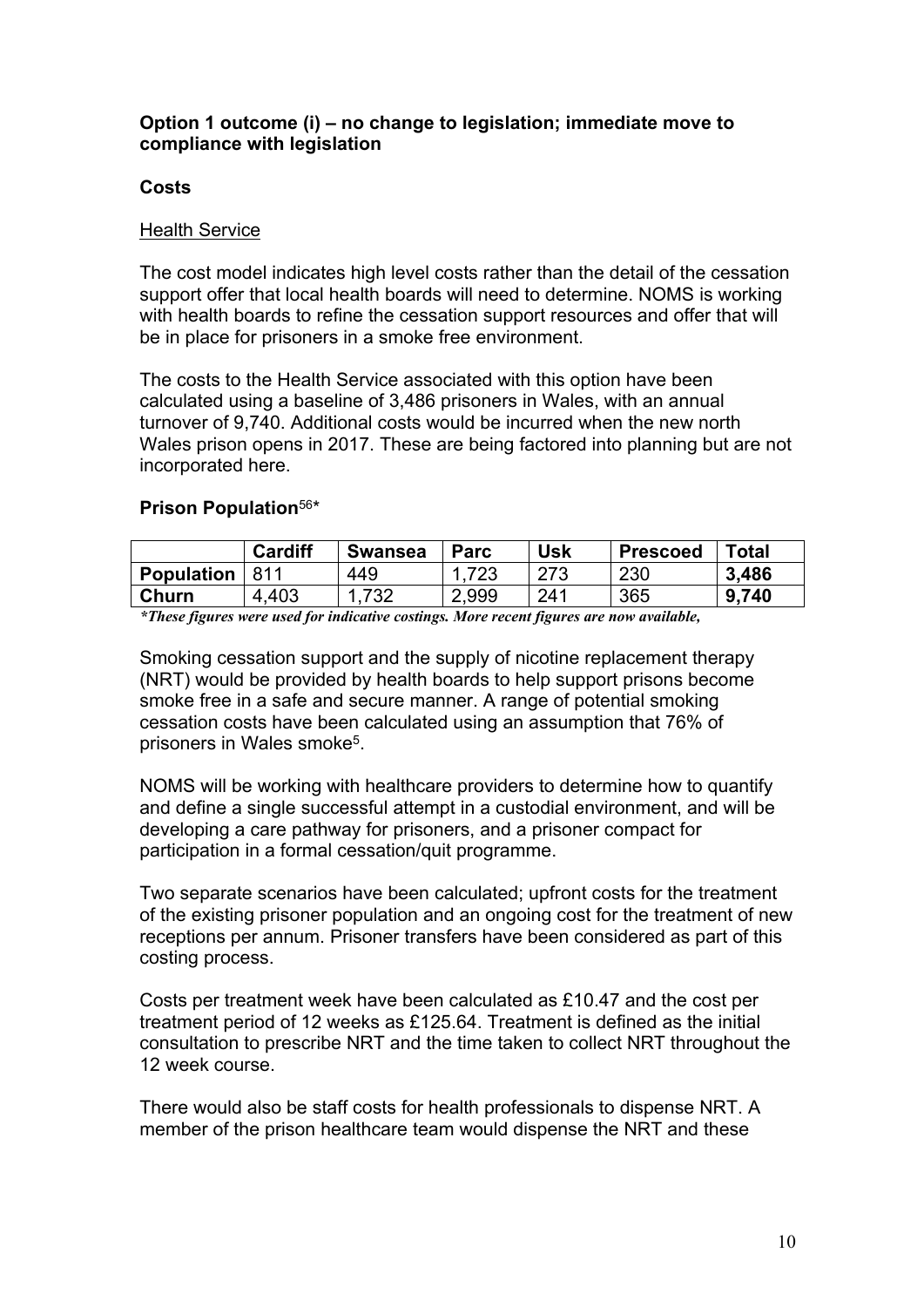costs have been calculated using the Grade 5 nurse pay band<sup>19</sup> Treatment comprises of 20 minutes staff time in week one, 10 minutes each week from weeks two to twelve. Therefore, a total of 1.5 hours for each patient to complete their treatment has been calculated.

The costs for the delivery of a smoking cessation programme are based on Stop Smoking Wales Toolkit for delivery of cessation support groups in prison allowing time for preparation and administration. There would be a maximum of 16 prisoners per group; a total of 14.5 hours per group over a 7 week course and would be delivered by a Support Officer Grade at point 3 on the pay scale<sup>20</sup>.

A range of costs have been calculated using three potential uptake rates of support from prisoners:

**Prediction One** – based on 70% uptake of NRT (using SystemOne data from July/August 2014)

**Prediction Two** – based on 44% uptake of NRT (using results from the prisoner questionnaire conducted in Welsh Public Sector Prisons in July 2014).

**Prediction Three** – based on 55% uptake of NRT as a reasonable estimate which also assumes availability of electronic cigarettes for prisoners to purchase.

**Overall predicted healthcare costs –** based on models developed for internal purposes and to inform planning

| Prediction | Upfront (per treatment episode) |         |         | Ongoing (per annum) |            |          |         |          |
|------------|---------------------------------|---------|---------|---------------------|------------|----------|---------|----------|
|            | <b>NRT</b>                      | Health  | Support | Total               | <b>NRT</b> | Health   | Support | Total    |
|            |                                 |         | groups  |                     |            |          | groups  |          |
| $One -$    | £233,006                        | £40,341 | £20,002 | £293,349            | £651,026   | £112,714 | £55,887 | £819,627 |
| 70%        |                                 |         |         |                     |            |          |         |          |
|            |                                 |         |         |                     |            |          |         |          |
| $Two -$    | £146,461                        | £25,357 | £12,537 | £184,391            | £409,217   | £70,849  | £35,129 | £515,194 |
| 44%        |                                 |         |         |                     |            |          |         |          |
|            |                                 |         |         |                     |            |          |         |          |
| Three $-$  | £183.076                        | £31,696 | £15,716 | £230,489            | £511,521   | £88,561  | £43,911 | £600,081 |
| 55%        |                                 |         |         |                     |            |          |         |          |

It is the view of officials that 55% of prisoners will require nicotine replacement therapy ("NRT") (assumed as a reasonable estimate from prisoner questionnaires indicating that 44% would require NRT<sup>5</sup>, and a 70% uptake predicted from SystemOne data). Total costs are therefore calculated as £230,500 upfront costs for the existing prisoner population, with ongoing annual costs for new receptions of £600,100.

<sup>19</sup> FTE annual cost £27,901

<sup>20</sup> FTE annual cost £22,898pa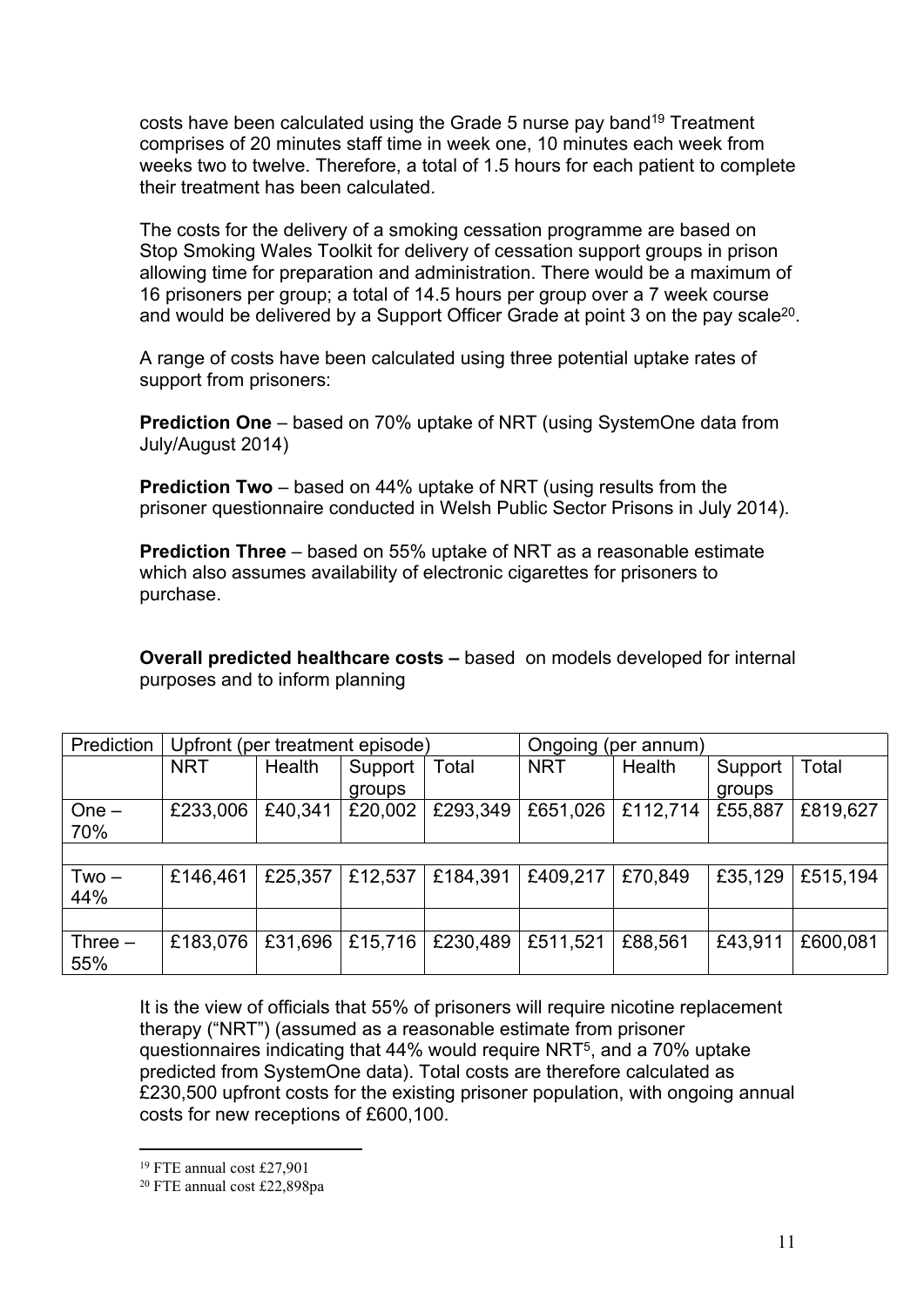Indicative costs have been presented to each local health board with a prison in their area. LHBs will need to meet these costs from their existing budgets, and all have made an 'in principle' commitment to doing so.

#### Local authorities

Local authority enforcement officers may undertake prison visits if intelligence is received that smoking is being allowed in prisons which are now smoke-free. However, prison managers may enforce the legislation effectively and so there may not be any intelligence to suggest that enforcement visits are required. The minimum potential cost is zero; the cost for an investigatory visit has been assessed at £120<sup>21</sup>. Therefore a maximum cost of £480, i.e. one visit per prison, has been included for 2016/17 only. An assumption has been made that local authority enforcement officers would support prison governors to comply with their duty to prevent smoking in a smoke-free place in the first instance, and so we would not anticipate cases being taken to court initially. If cases are taken to court then costs would rise to £990 per case, with a maximum of £3960 if cases are taken to court relating to all 4 prisons; these costs have been included in the table as a maximum cost in 2017/18.

#### **Prisons**

An assumption has been made that if prison cells become smoke-free then there will be no opportunities for prisoners to smoke and so the prison shops will cease to sell tobacco and related products, but will continue to sell ecigarettes. There may be costs to prisons due to reduced sales of tobacco and related products in the prison shops, although it is likely that this spending will transfer to other items available for purchase, and has therefore not been included in calculations.

There may also be costs due to safety and security issues. Evidence from other countries and jurisdictions suggests that legislation to ban smoking in prisons can be put in place without major problems. However, media reports of a recent riot in a maximum security prison in Melbourne, Australia, attributed by the media to the introduction of a smoke-free prison estate, estimated that rebuilding costs could be as high as AU\$10 million<sup>22</sup>; with additional costs for emergency services, as well as disruption to the justice system. However, it is important to stress that official reports detailing costs as a result of the Melbourne riot are not available.

Evidence indicates that total bans on smoking in prisons appear to be more effective than partial bans, and that successful implementation of such bans seems to be associated with a range of factors<sup>15</sup>. A key element of success in

<sup>&</sup>lt;sup>21</sup> Based on average senior environmental health officer rate, plus on-costs, of £39.60 an hour

<sup>22</sup> Report by Nine News Melbourne, 1 July 2015.

Nine News [Melbourne](https://twitter.com/9newsmelb/status/616349538585079809) on Twitter: "Tuesday's prison riots will cost taxpayers \$10 million in damage repairs. #9News [http://t.co/eRaFq59DpB"](https://twitter.com/9newsmelb/status/616349538585079809)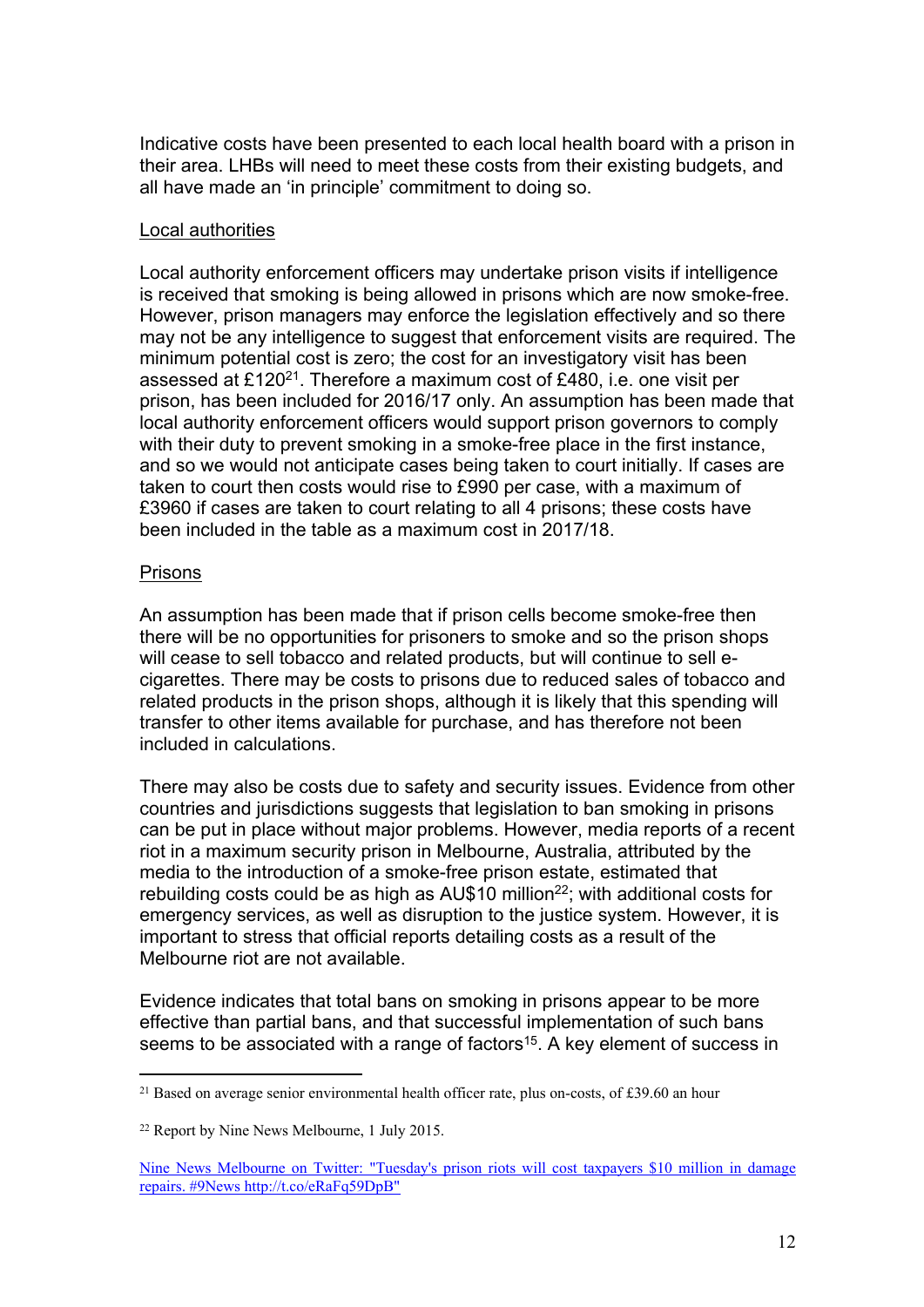other jurisdictions appears to be ensuring that prisoners receive sufficient access to nicotine replacement therapy and smoking cessation support.

## Tobacco industry

If tobacco is no longer available in prison shops in Wales, then there could be a loss to the industry. No data are available on the current spend on tobacco products in prison shops so these potential costs cannot be quantified.

#### Government

Cost will be incurred in producing and implementing a new prison service instruction (PSI) on the application of smoke-free legislation for Wales. These costs have been calculated by NOMS as a minimum £140,000 over one year.

Risks associated with implementation have been estimated by NOMS to be at least a 30% optimism bias added to the minimum implementation cost. Therefore, the minimum costs including optimism bias for risks associated and contingency planning is estimated at £182,000 over one year, and have been shared between 2015/16 and 2016/17

Rapid implementation of policy could increase risks and associated costs. These cannot be quantified, and are not included in the table below

#### **Courts**

It is assumed that this option would have only a limited cost impact on the Courts. If a new PSI were introduced, setting out that, effectively, current legislation is to be complied with, it is not envisaged that many prosecutions would be brought. As there are only 4 prisons in Wales, we have assumed a maximum of 4 prosecutions. A detailed costing framework has not yet been discussed between the Welsh Government and the Ministry of Justice, and so these costs are unknown at present.

| <b>Sector</b>                  | 2015/16   | 2016/17<br>(£) | 2017/18<br>(£)       | 2018/19<br>(£)       | 2019/20<br>(£)       |
|--------------------------------|-----------|----------------|----------------------|----------------------|----------------------|
| <b>NHS</b>                     | 230,500*  | 600,100        | 600,100**<br>maximum | 600,100**<br>maximum | 600,100**<br>maximum |
| Local<br>Authorities           |           | 480<br>maximum | 3,960                |                      |                      |
| Government                     | 91,000*** | 91,000***      |                      |                      |                      |
| <b>Total costs</b><br>per year | 321,500   | 691,580        | 604,060<br>maximum   | 600,100<br>maximum   | 600,100<br>maximum   |

Summary of costs associated with Option 1, outcome (i)

\*These will be the costs incurred if implementation is in the last quarter of the year.

\*\*It is anticipated that costs will reduce over time, but these reductions cannot be quantified at present.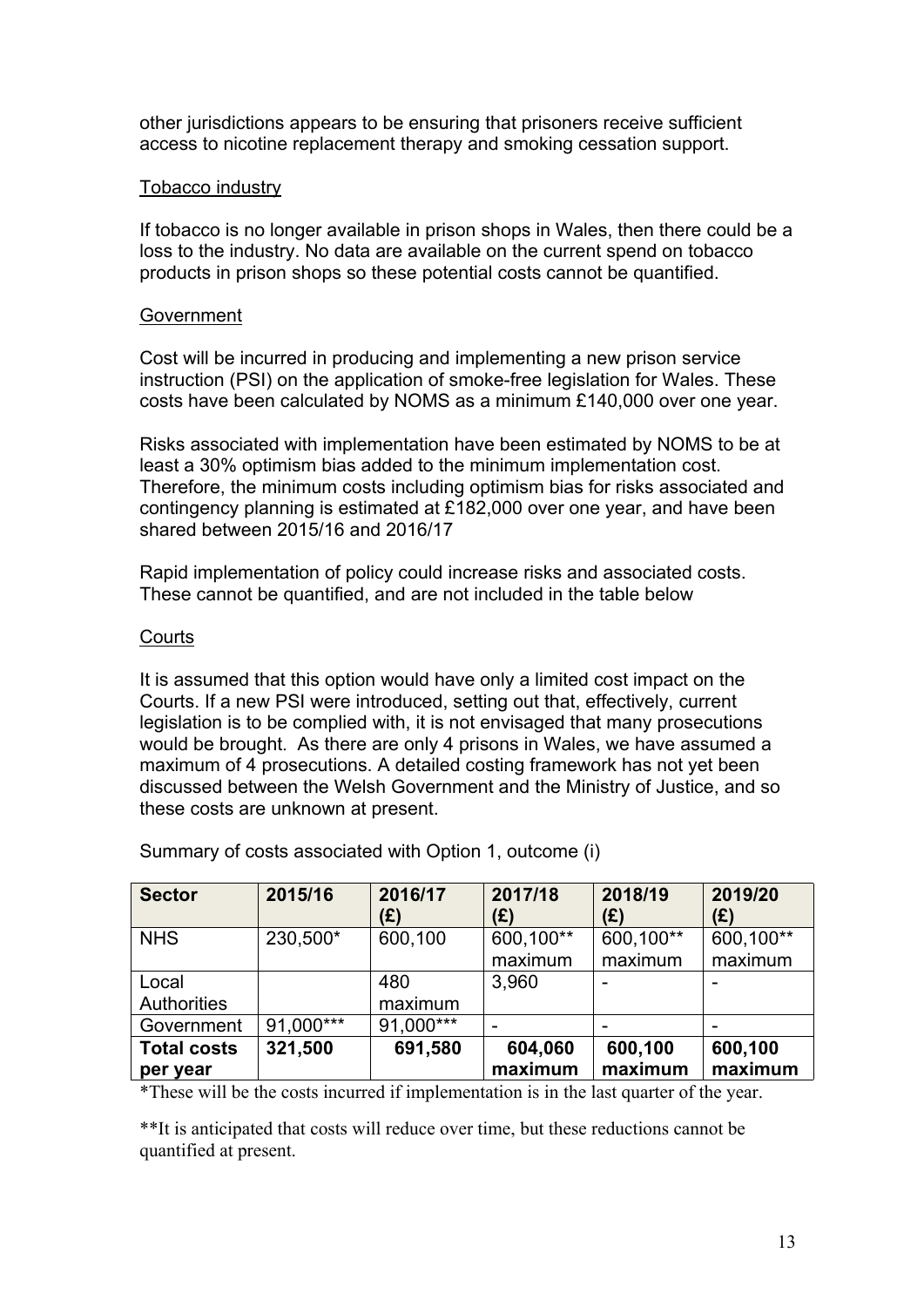\*\*\* This figure includes the 30% optimism bias identified for contingency planning purposes.

## **Benefits**

#### **Health**

There would be no changes to the law but if the prison service moves to implement smoke-free policies then there will be benefits to the health of both prisoners and prison staff from cessation of smoking. The current Prison Service Instruction relating to smoking in prisons in Wales<sup>23</sup> states '*Non smokers must not be required to share a cell with smokers who are actively smoking. The status of a prisoner as a smoker or non smoker should be established as part of reception procedures. Thereafter, arrangements must be made to place non-smokers and smokers in separate accommodation.*' Even so there may be benefits from the effect of the absence of second hand smoke.

There have been some studies looking at air quality in prisons, e.g. The US state of North Carolina introduced smoke free prisons for inmates, staff and visitors in 2006. Researchers investigated air quality at six prison facilities 10 to 12 months later and compared their findings to measurements taken before the new regulations went into effect. Tobacco smoke is the major source for tiny disease-causing particulates (RSPs), and researchers found RSP levels had declined by 77 per cent after the regulations took effect $24$ .

The Offender Health Research Network report the following from an unpublished report: 'In order to assess the impact of the smoking ban, the Tobacco Control Collaborating Centre (unpublished) measured second hand smoke levels in the Manx prison in the Isle of Man prior to the ban being enforced in March 2008 and then again three months later. Members of staff were asked to wear personal monitors for the duration of their shift which measured airborne particulate matter. The average measure of second hand smoke concentrations (PM<sub>2.5</sub>) was largely reduced (75%), although concentrations varied, depending on location within the prison. Saliva samples were also taken from staff before and after the ban, to measure levels of salivary cotinine, a breakdown product of nicotine. There was no difference reported in average salivary cotinine levels before and after the ban; however, saliva samples were taken from different members of staff before and after, which may explain the lack of difference noted. Interestingly, an increase in salivary cotinine was reported during shifts before the ban, but not after. The Tobacco Control Collaborative concluded that allowing smoking to continue in prisons exposed staff and prisoners to unhealthy levels of particulate

<sup>23</sup> HM Prison Service. Smoke Free Legislation :Prison Service Application 09/2007 W

<sup>24</sup> Proescholbell SK. Foley KL. Johnson J. Malek SH. Indoor air quality in prisons before and after implementation of a smoking ban law. Tobacco Control 2008; 17: 123-127.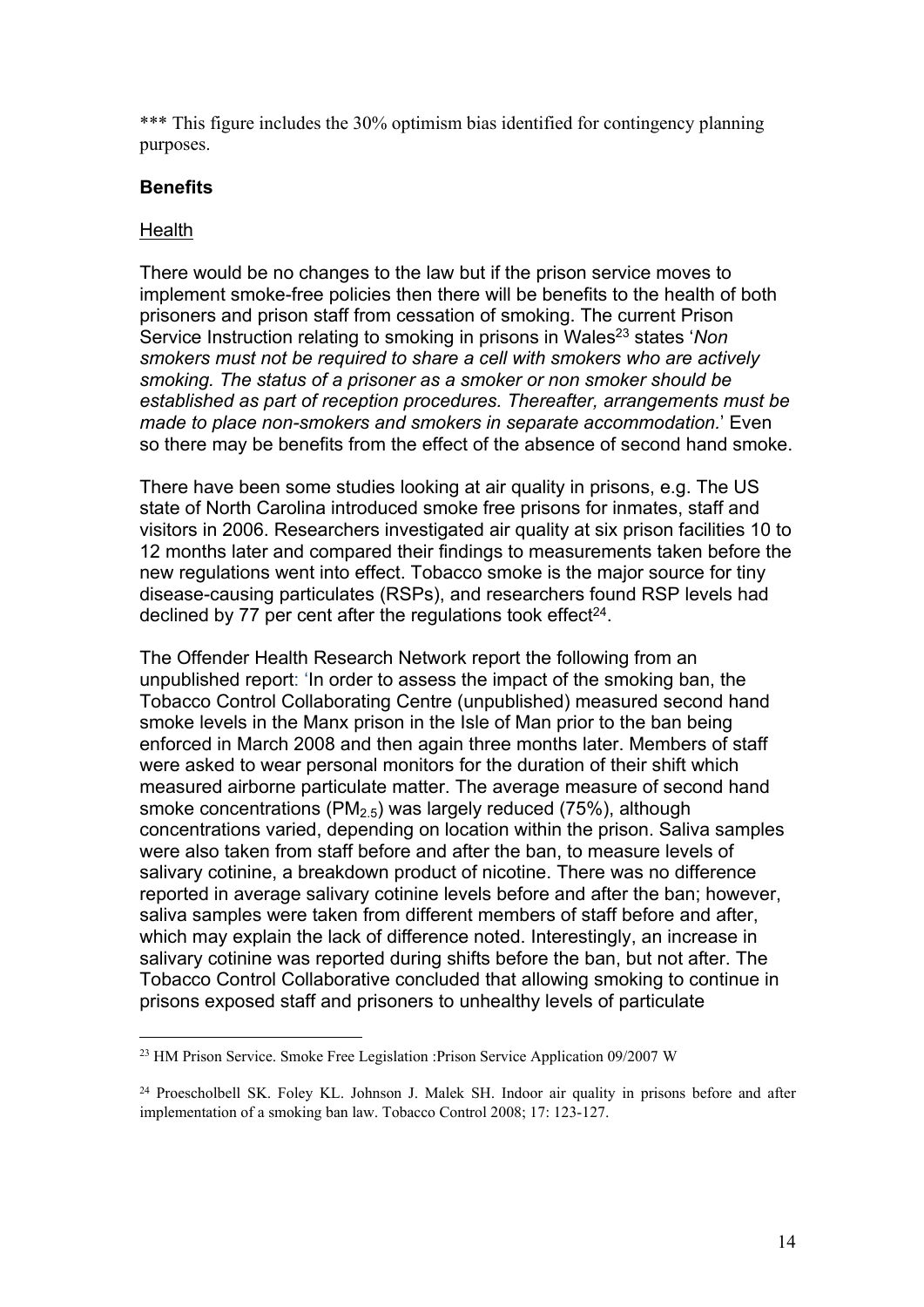contamination and that this contamination had a cumulative effect, demonstrated by the rising cotinine levels identified during pre-ban working shifts<sup>15</sup>.

In two academic studies commissioned by NOMS<sup>17,18</sup>, sampling was undertaken to measure the levels of second-hand smoke in six prisons in Wales and England (only Cardiff Prison in Wales) by measuring concentrations of fine particulate matter (as  $PM_{2.5}$  – particulate matter less than 2.5 microns in diameter). Samples were taken from both prisoners and prison staff. Biological markers of second-hand smoke exposure (SHS) including exhaled carbon monoxide and salivary cotinine were also gathered. Questionnaire data to determine how frequently prison staff considered they were exposed to SHS were obtained.

There was clear evidence of second hand smoke in smoking cells, occasionally in non-smoking cells and all prison wing samples measured. Measurements of personal exposure of prison staff also indicate exposure to SHS across the work-shift, with levels varying considerably between each of the six prison establishments. In three of the six prisons the personal exposure of the majority of prison staff measured exceeded the World Health Organisation (WHO) guidance value for  $PM<sub>2.5</sub>$ , (25 µg/m3).

The two studies found that overall, approximately one-sixth of the time that prison staff spent at work involved exposure to  $PM<sub>2.5</sub>$  at concentrations that exceeded the WHO guidance limit. Prison staff were also found to experience considerable short-term peak exposures with the highest 1-minute  $PM<sub>2.5</sub>$ measurement being 1,027 µg/m3. These peaks are likely to be associated with entering cells where smoking takes place. Cross-shift salivary cotinine measurements also provided data that indicated SHS exposure was apparent among this workforce.

## **Potential health benefits identified in the report**

There is well established evidence that acute exposure to second-hand smoke (SHS) causes a range of harmful health effects including lung cancer, lower respiratory tract infections, asthma, and cardiovascular diseases.<sup>2526</sup>. The findings from these studies suggest that smoking in prisons is a source of high levels of pollution for both prisoners and staff in Wales and England.

<sup>&</sup>lt;sup>25</sup> U.S. Department of Health and Human Services. The Health Consequences of Involuntary Exposure to Tobacco Smoke: A Report of the Surgeon General. Atlanta, GA: 2006.

[http://www.ncbi.nlm.nih.gov/books/NBK44324/pdf/Bookshelf\\_NBK44324.pdf](http://www.ncbi.nlm.nih.gov/books/NBK44324/pdf/Bookshelf_NBK44324.pdf)

<sup>&</sup>lt;sup>26</sup> Royal College of Physicians. Passive smoking and children. A report by the Tobacco Advisory Group of the Royal College of Physicians. London: 2010.

[https://cdn.shopify.com/s/files/1/0924/4392/files/passive-smoking-and](https://cdn.shopify.com/s/files/1/0924/4392/files/passive-smoking-and-children.pdf?15599436013786148553)[children.pdf?15599436013786148553](https://cdn.shopify.com/s/files/1/0924/4392/files/passive-smoking-and-children.pdf?15599436013786148553)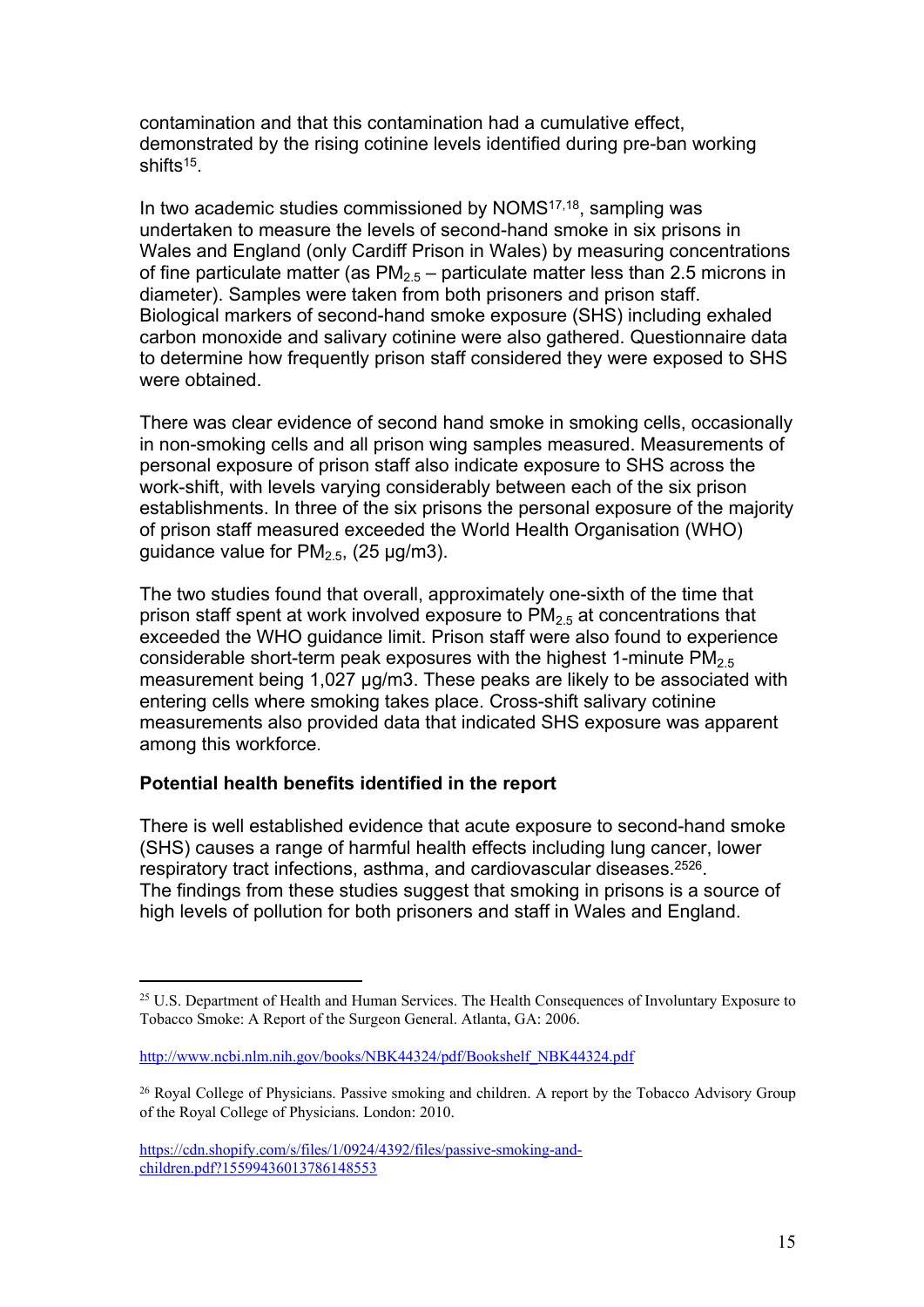There is some evidence that suggests that physiological cardiovascular and respiratory changes occur immediately after exposure to second-hand smoke<sup>27</sup>. There is less direct evidence available to suggest that removal of exposure to second-hand smoke reduces the risk of acute coronary events, stroke, acute respiratory infection and asthma.

However, taking all of the evidence from the study in its entirety it seems likely that prison officers who are exposed to second-hand smoke will experience some degree of physiological change as a result. The acute effects of this are uncertain and will vary between workers but at the level of the entire prison officer population this exposure is likely to increase the overall risk of acute adverse cardiovascular and cardiorespiratory health events that are linked to exposure to second-hand smoke.

Thus, removal of second-hand smoke from prisons is likely to be of benefit to the health of both prison staff and prisoners.

In addition, prisoners may also achieve long-term health benefits if they remain smoke-free for a long time, either in prison or if they maintain abstinence on release. However a US study has concluded that: 'Forced tobacco abstinence alone during incarceration has little impact on post-release smoking status. A behavioural intervention provided prior to release greatly improves cotinineconfirmed smoking cessation in the community.'<sup>28</sup> These potential benefits cannot be quantified.

## **Option 1 outcome (ii) – no change to legislation, non-compliance with legislation.**

## **Costs**

## Health

A significant proportion of prisoners and prison staff would continue to be exposed to the harms associated with smoking and exposure to second hand smoke in prisons and could be at risk of developing health conditions associated with exposure to second-hand smoke in confined spaces.

It is anticipated that additional smoking cessation services would be made available if legislation is not changed. This may, however, have lower uptake, or be less effective if the smoke-free regime is not being enforced. . Existing costs for smoking cessation and smoking-related healthcare will continue. Additional costs to the health service could range from no costs if there is no additional take up, to the full costs outlined in Option 1, outcome (i), that is £0 - £230,500 upfront costs for the existing prisoner population, with ongoing annual costs for new receptions of £0 - £600,100.

<sup>27</sup> Otsuka at al, 2001. Cited in <sup>18</sup>

<sup>&</sup>lt;sup>28</sup> Clarke JG, Stein LA, Martin RA, e al. Forced smoking abstinence: not enough for smoking cessation. JAMA Intern Med 2013; 173:789-794

<http://archinte.jamanetwork.com/article.aspx?articleid=1675874&resultclick=1>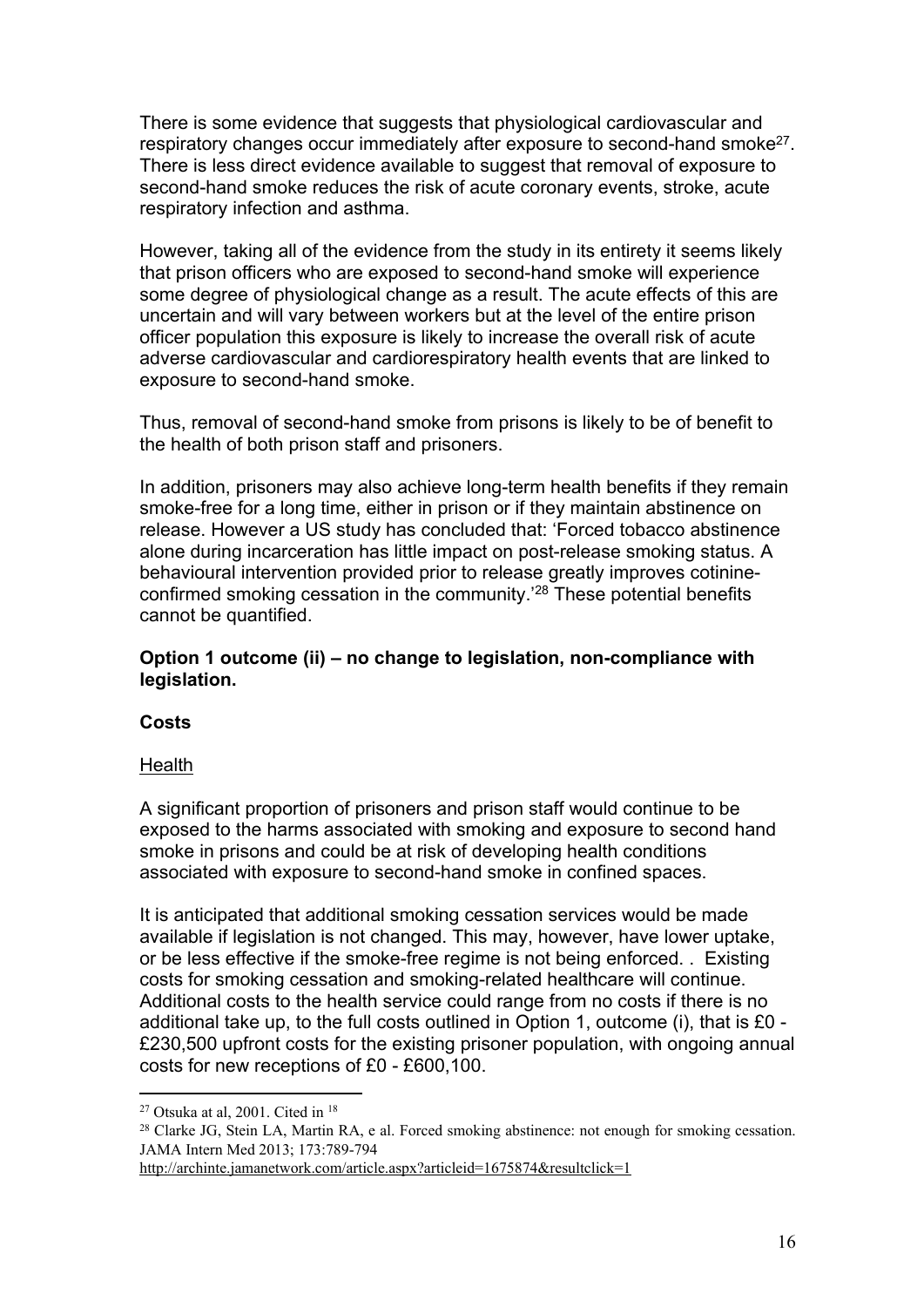### Local authority

In light of evidence being available that smoking is being allowed in prisons, it will be important to increase enforcement activity. This is likely to be limited to enforcement with prison managers regarding failure to prevent smoking in enclosed or substantially enclosed premises, and failure to provide adequate signage that premises are smoke-free. There will be additional costs to local authorities from this outcome, which have been estimated at £990 for investigating and taking one case to court<sup>21</sup>. As there are only 4 prisons in Wales, the maximum cost has been estimated at £3,960, i.e. one prosecution per prison, and has been attributed to 2016/17 only.

## **Prisons**

There will be no additional costs to prisons from this outcome as shops will still sell tobacco and related products, and the safety and security of prisons will not be compromised.

There will be no changes to operational costs.

## Tobacco industry

There will be no costs to the tobacco industry from this outcome as tobacco and related products will still be available in prison shops.

#### **Courts**

As there are only 4 prisons in Wales, we have assumed a maximum of 4 prosecutions. A detailed costing framework has not yet been discussed between the Welsh Government and the Ministry of Justice, and so these costs are unknown at present.

| <b>Sector</b>               | 2015/16  | 2016/17          | 2017/18   | 2018/19   | 2019/20   |
|-----------------------------|----------|------------------|-----------|-----------|-----------|
|                             | (£)      | (£)              | (£)       | (£)       | (E)       |
| Local<br><b>Authorities</b> |          | 3,960<br>maximum |           |           |           |
| <b>NHS</b>                  | 0 -      | $0 -$            | 0-        | $0-$      | $0-$      |
|                             | 230,500* | 600,100          | 600,100** | 600,100** | 600,100** |
| <b>Total costs</b>          | 230,500  | 604,060          | 600,100   | 600,100   | 600,100   |
| per year                    |          | maximum          | maximum   | maximum   | maximum   |

Summary of costs associated with Option 1, outcome (ii)

\*These will be the costs incurred if implementation is in the last quarter of the year.

\*\*It is anticipated that maximum potential costs will reduce over time, but these reductions cannot be quantified at present

## **Benefits**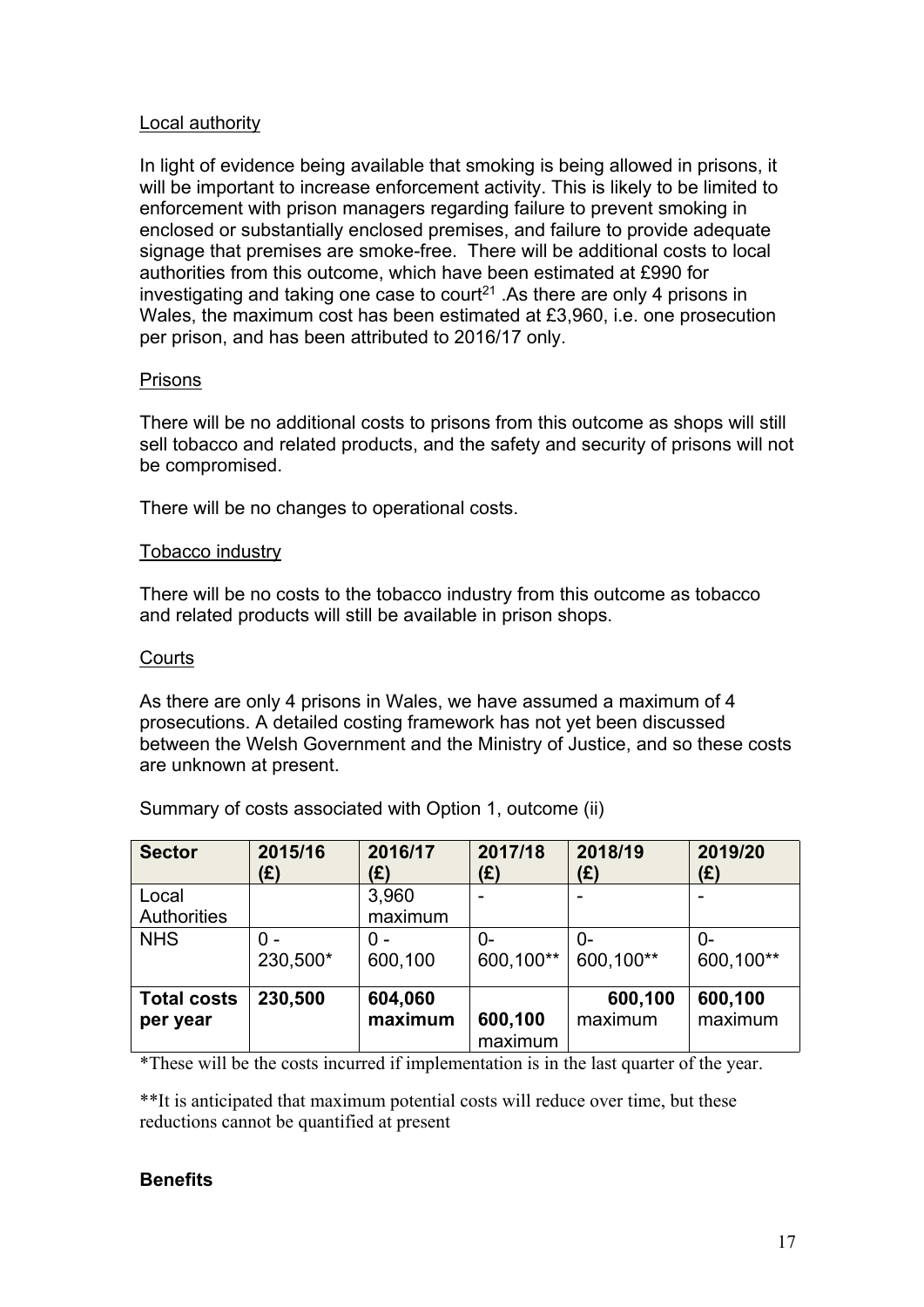No benefits have been identified for this option.

### **Option 2 - Amend the Smoke-free Premises etc. (Wales) Regulations 2007 to include an exemption from the smoke-free requirements for designated prison cells.**

## **Description**

This option would amend the existing Regulations to allow smoking in designated prisons cells permanently.

There are two possible outcomes to this option:

- (i) NOMS maintains the status quo and does not further encourage/support prisons to limit the harms from smoking; or
- (ii) NOMS encourages/supports prisons to limit harms from smoking by encouraging additional cessation attempts, providing smoke-free wings voluntarily, with possible eventual move to becoming smokefree voluntarily.

## **Option 2 outcome (i) legislation to allow smoking in designated prison cells; no additional support for prisons to limit the harms from smoking**

#### **Costs**

The costs of this option would be the same as the costs for local authorities in Option 1, outcome (ii).

| <b>Sector</b>      | 2016/17<br>(£) | 2017/18<br>(£) | 2018/19<br>(£) | 2019/20<br>(£) | 2020/21<br>(E) |
|--------------------|----------------|----------------|----------------|----------------|----------------|
| Local              | 3,960          |                |                | -              |                |
| Authorities        | maximum        |                |                |                |                |
| <b>Total costs</b> | 3,960          |                | <b>п.</b>      | -              | $\blacksquare$ |
| per year           | maximum        |                |                |                |                |

Summary of costs associated with Option 2, outcome (i)

#### **Benefits**

There are no benefits identified for this option, as for Option 1, outcome (ii).

**Option 2 outcome (ii) legislation to allow smoking in designated prison cells; prisons encouraged and supported to limit the harms from smoking**

#### **Costs**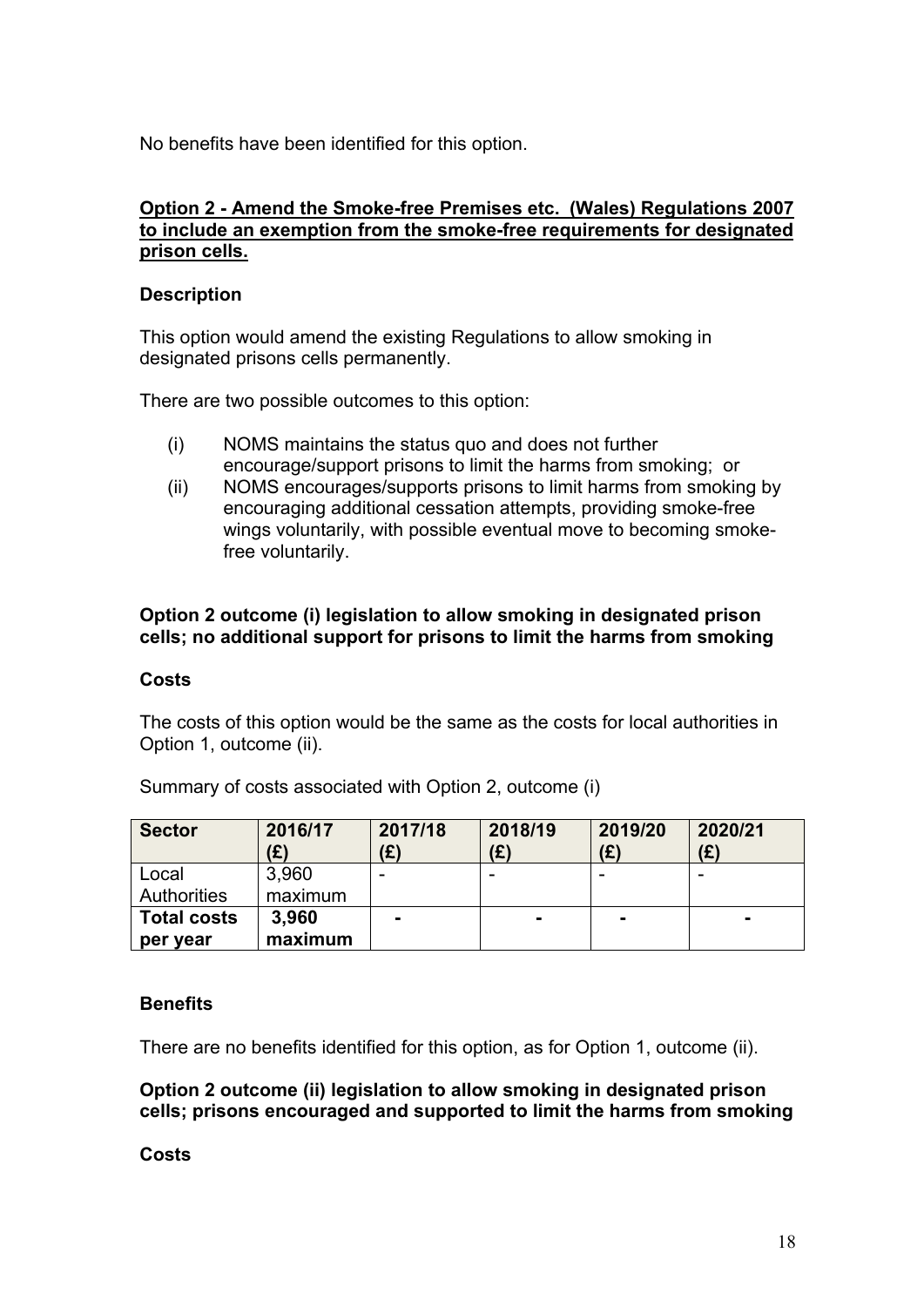## **Health**

If prisons are being encouraged and supported by NOMS to support cessation attempts by more prisoners, and to move voluntarily to becoming smoke-free, than there could be costs to the health service for providing NRT and cessation support. These costs could range from no increase to current costs, to the full costs of all current prisons in Wales becoming smoke-free as calculated in Option 1 outcome 1. The range is therefore £0 - £230,500 upfront costs for the existing prisoner population, with ongoing annual costs for new receptions of £0 - £600,100.

## Local authorities

There is no indication that the enforcement regime will need to change, so no costs have been attributed.

## Prisons

If prisons support more prisoners to quit, and move towards becoming smokefree, then it is assumed that fewer tobacco products will be purchased from the prison shops. There may be costs to prisons due to reduced sales of tobacco and related products in the prison shops, although it is likely that this spending will transfer to other items available for purchase, and has therefore not been included in calculations.

#### Tobacco industry

If less tobacco is purchased from prison shops in Wales, then there could be a loss to the industry. No data are available on the current spend on tobacco products in prison shops so these potential costs cannot be quantified.

#### Government

There would be costs to NOMS in providing support for a voluntary approach to becoming smoke-free. These costs are estimated by NOMS to be a minimum of £140,000 over one year; and will be managed, as far as possible, within existing resources and budgets. These costs have been attributed equally to 2015/16 and 2016/17 in the first instance.

Summary of costs associated with Option 2

| <b>Sector</b> | 2015/16  | 2016/17     | 2017/18   | 2018/19   | 2019/20        |
|---------------|----------|-------------|-----------|-----------|----------------|
|               | (E)      | (£)         | (E)       | (E)       | (E)            |
| <b>NHS</b>    | 230,500* | 600.<br>100 | 600,100** | 600,100** | .100**<br>600. |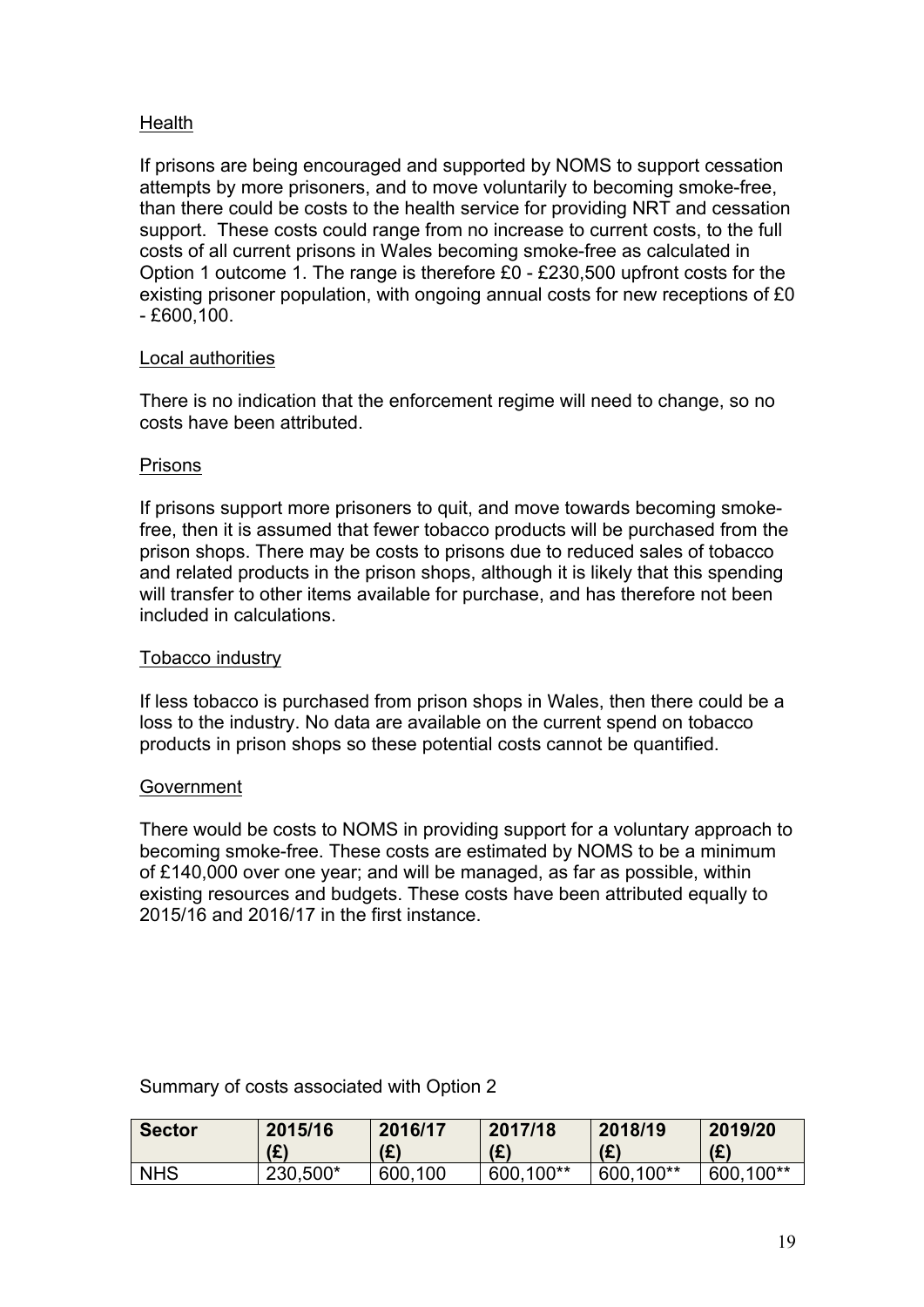|                    |         |         | maximum   | maximum   | maximum   |
|--------------------|---------|---------|-----------|-----------|-----------|
| Government         | 70,000  | 70,000  |           |           |           |
| <b>Total costs</b> | 300,500 | 670,100 | 600,100** | 600,100** | 600,100** |
| per year           |         |         | maximum   | maximum   | maximum   |

\*These will be the costs incurred if implementation is in the last quarter of the year.

\*\*It is anticipated that costs will reduce over time, but these reductions cannot be quantified at present

## **Benefits**

## Health

If the prison service moves to implement smoke-free policies then there will be benefits to the health of both prisoners and prison staff from cessation of smoking, and the effect of the removal of exposure to second-hand smoke. These benefits will range from zero, if no prisons reduce smoking, to the full extent of health benefits which could be achieved if all prisons in Wales become smoke-free voluntarily, as outlined in Option 1, outcome (i).

**Option 3 - Amend the 2007 Regulations to exempt designated cells in prisons in Wales from the smoking ban for a time-limited period, so that prisons in Wales can be supported to become operationally smoke-free in a safe and secure way during the period of the exemption.**

## **Description**

An exemption would be put in place so that specific cells can be designated as smoke-free. This exemption would expire on a specific date – possibly 5<sup>th</sup> April 2017 as suggested in the draft regulations. During the period of the exemption NOMS would support prisons to become smoke-free. Enclosed and substantially enclosed areas of prisons would then be required to be smokefree on the day after the exemption is removed.

As with previous options, there could be more than one different outcome:

- (i) NOMS supports prisons to become smoke-free by the date for removal of the exemption, and a new Prison Service Instruction (PSI) on the application of smoke-free legislation is issued for Wales.
- (ii) NOMS supports prisons, but they do not become smoke-free by the date for removal of the exemption.

#### **Option 3 outcome (i) a time-limited exemption is put in place and prisons become smoke-free at the expiry of the exemption**

#### **Costs**

**(a) During the time when the exemption is in place**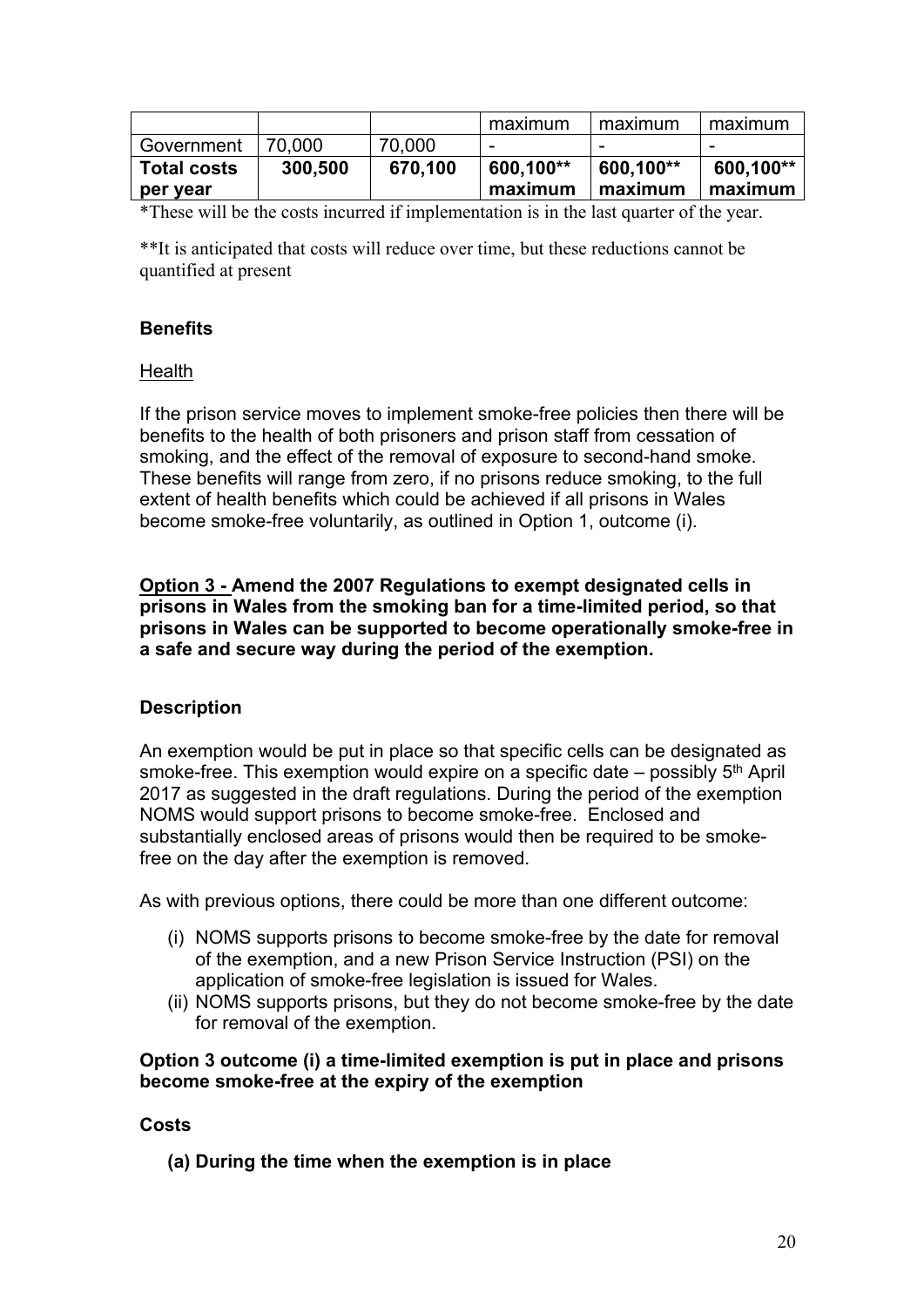### Health Service

If prisons are supported by NOMS to facilitate cessation attempts by prisoners in advance of the exemption being removed, there will be costs to the health service for providing NRT and cessation support. Assuming 55% of smoking prisoners in Wales take up this support, then the costs will be as calculated in Option 1 outcome (i). There will be £230,500 upfront costs for the existing prisoner population in 2016/17.

#### Local authorities

There is no indication that the enforcement regime will need to change, so no costs have been attributed.

#### Prisons

If prisons support more prisoners to quit, and sections of prisons become smoke-free, then it is assumed that fewer tobacco products will be purchased from the prison shops. Therefore there may be costs to prisons due to reduced sales of tobacco and related products, although it is likely that this spending will transfer to other items available for purchase, and has therefore not been included in calculations.

#### Tobacco industry

If less tobacco is purchased from prison shops in Wales during the period of the exemption then there could be a loss to the industry. No data are available on the current spend on tobacco products in prison shops so these potential costs cannot be quantified.

#### **(b) When the exemption is removed**

#### Health Service

Assuming 55% of new reception prisoners in Wales who are smokers take up this support, as calculated in Option 1 outcome (i), the ongoing annual costs for support and NRT for new receptions<sup>5</sup> will be £600,100.

#### Local authorities

Local authority enforcement officers may undertake prison visits if intelligence is received that smoking is being allowed in prisons which are now smoke-free. However, prison managers may enforce the legislation effectively and so there may not be any intelligence to suggest that enforcement visits are required. The minimum potential cost is zero; the cost for an investigatory visit has been assessed at £120<sup>21</sup>. Therefore a maximum cost of £480, i.e. one visit per prison, has been included for 2017/18 only. An assumption has been made that local authority enforcement officers would support prison governors to comply with their duty to prevent smoking in a smoke-free place in the first instance,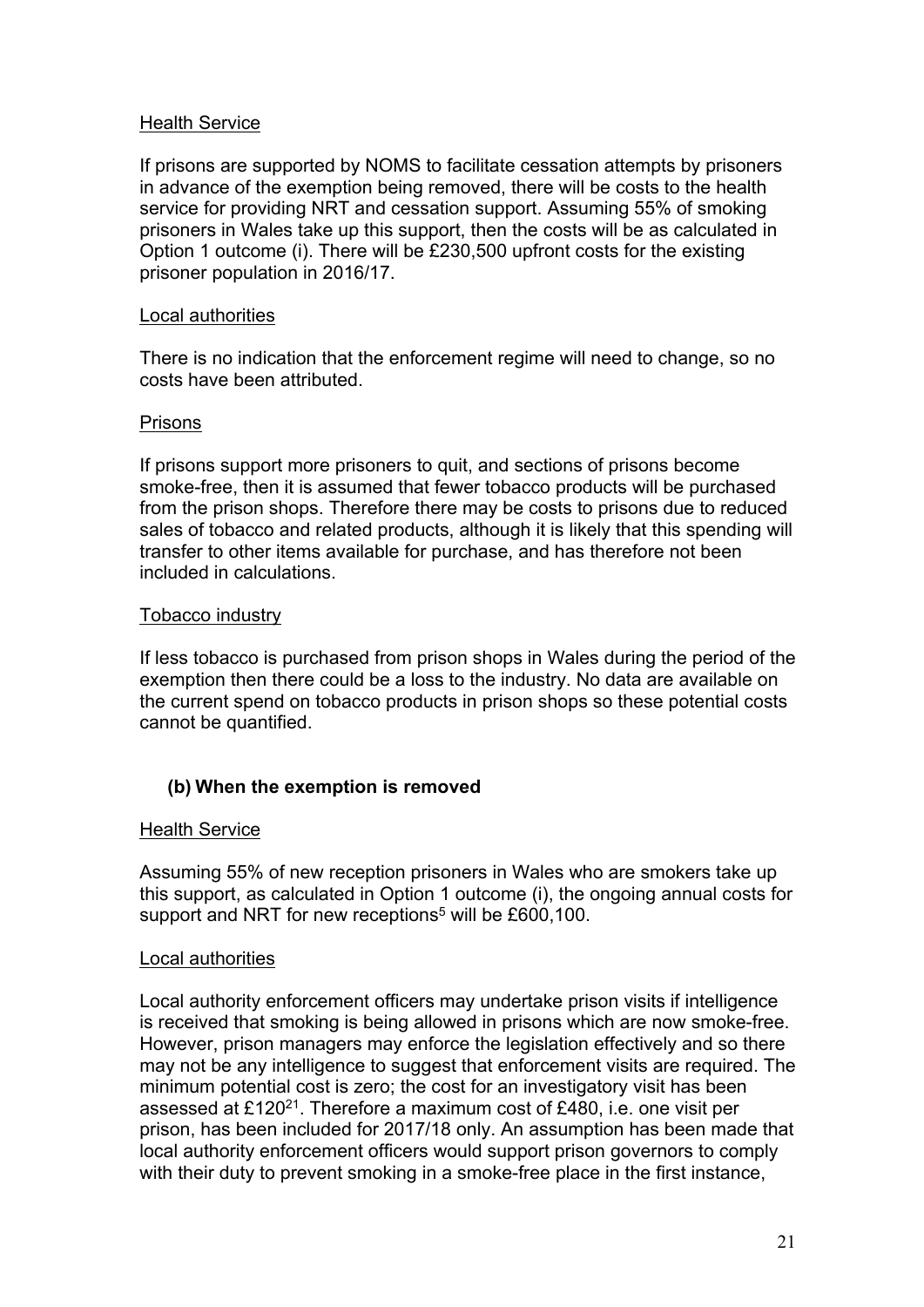and so we would not anticipate cases being taken to court initially. If cases are taken to court then costs would rise to £990 per case, with a maximum of £3960 if cases are taken to court relating to all 4 prisons; these costs have been included in the table as a maximum cost in 2018/19.

#### **Prisons**

If prisons become smoke-free then it is assumed that tobacco and related products will be removed from the prison shops. There may be costs to prisons due to reduced sales of tobacco and related products in the prison shops, although it is likely that this spending will transfer to other items available for purchase, and has therefore not been included in calculations.

#### Tobacco industry

If tobacco and related products are removed from prison then there could be a loss to the industry. No data are available on the current spend on tobacco products in prison shops so these potential costs cannot be quantified.

There is the potential for this policy (in combination with other Welsh Government policies and campaigns) to contribute to the de-normalisation of smoking. There may therefore be an indirect impact on future tobacco consumption with resultant costs to the industry.

#### Government

Cost will be incurred in producing and implementing a new prison service instruction (PSI) on the application of smoke-free legislation for Wales. These costs have been calculated by NOMS as a minimum £140,000 over one year.

Risks associated with implementation have been estimated by NOMS to be at least a 30% optimism bias added to the minimum implementation cost. Therefore, the minimum costs including optimism bias for risks associated and contingency planning is estimated at £182,000 over one year. Rapid implementation of policy could increase risks and associated costs. These cannot be quantified, and are not included in the table below.

#### **Courts**

It is assumed that this option would have only a limited cost impact on the Courts. If a new PSI were introduced, setting out that, effectively, current legislation is to be complied with, it is not envisaged that many prosecutions would be brought. As there are only 4 prisons in Wales, we have assumed a maximum of 4 prosecutions. A detailed costing framework has not yet been discussed between the Welsh Government and the Ministry of Justice, and so these costs are unknown at present.

Summary of costs associated with Option 3, outcome (i)

| <b>Sector</b><br>2016/1 | 2017/18 | 2018/19 | 2019/20 | 2020/21 |
|-------------------------|---------|---------|---------|---------|
|-------------------------|---------|---------|---------|---------|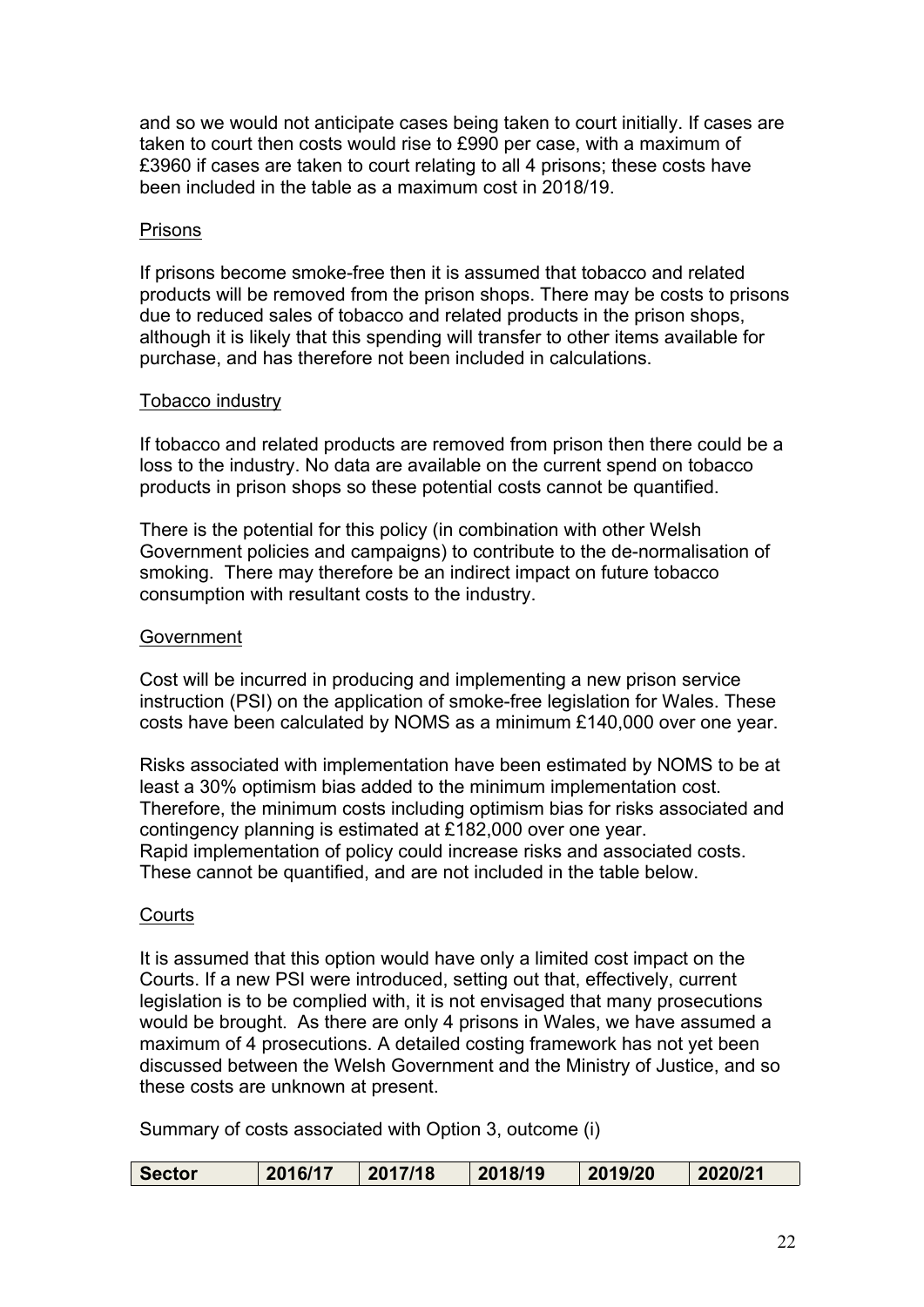|                    | (£)      | (E)     | (E)       | (E)       | (E)       |
|--------------------|----------|---------|-----------|-----------|-----------|
| <b>NHS</b>         | 230,500* | 600,100 | 600,100** | 600,100** | 600,100** |
|                    |          |         | maximum   | maximum   | maximum   |
| Local              |          | 480     | 3,960     |           |           |
| <b>Authorities</b> |          | maximum | maximum   |           |           |
| Government         | 182,000  |         |           |           |           |
| <b>Total costs</b> | 412,500  | 600,580 | 604,060   | 600,100   | 600,100   |
| per year           |          | maximum | maximum   | maximum   | maximum   |

\*These will be the costs incurred if implementation is in the last quarter of the year. Costs for supporting new receptions will also be required if implementation is earlier.

\*\*It is anticipated that costs will reduce over time, but these reductions cannot be quantified at present.

\*\*\* This figure includes the 30% optimism bias identified for contingency planning purposes.

## **Benefits**

#### **Health**

This option would help to protect non smoking offenders and prison staff from the health harms associated with exposure to second-hand smoke in prisons and contribute to a reduction in health conditions caused by smoking, and from exposure to second-hand smoke, as outlined in Option 1 outcome (i); although full realisation of these benefits could be delayed by up to a year in the case of slippage or security issues

#### Prisons

Prisons would be supported to become smoke-free in a safe and secure way, thus minimising the risk of disruption to the prison service. This would mean for the duration of the implementation the prisons in Wales would be compliant with legislation and in line with prisons in England thereby regularising the position.

#### **Option 3 outcome (ii) a time-limited exemption is put in place and prisons do not become operationally smoke-free at the expiry of the exemption**

It would be necessary to review all options and costs, as outlined above, in order to decide if a further exemption is required. Separate costs for this have not been calculated.

#### **Preferred option**

As a result of an analysis of the costs and benefits of each option, draft regulations were prepared for consultation which reflect Option 3 - amend the 2007 Regulations to exempt designated cells in prisons in Wales from the smoking ban for a time-limited period, so that prisons in Wales can be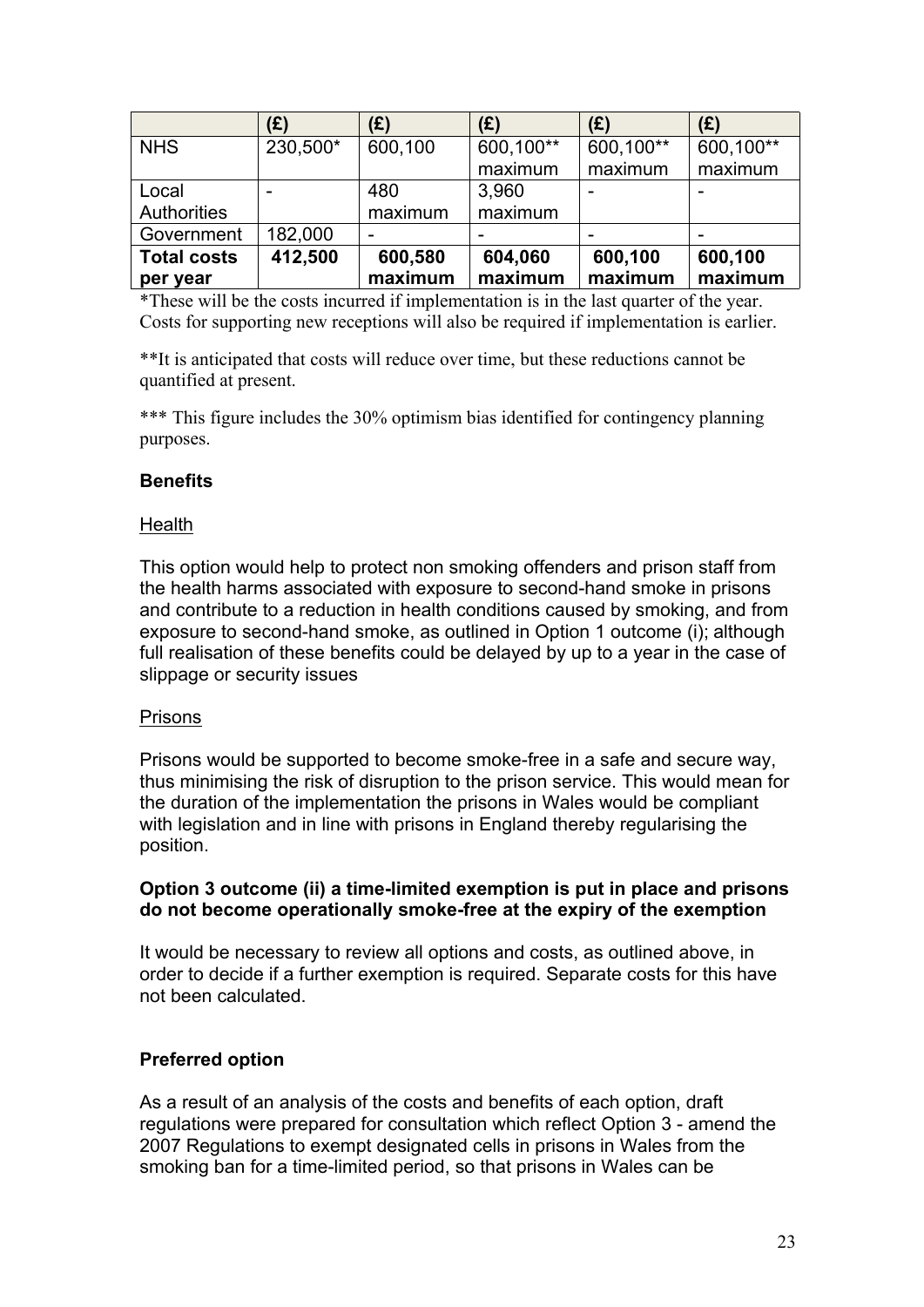supported to become operationally smoke-free in a safe and secure way during the period of the exemption. The time limit of the exemption is such that the need for any further exemption can be considered as part of the development of Regulations arising from the Public Health (Wales) Bill. This is the option which is being proposed to the National Assembly for Wales.

## **Consultation**

A summary of consultation responses can be found at:

[http://gov.wales/consultations/healthsocialcare/smokefree/?status=closed&lang](http://gov.wales/consultations/healthsocialcare/smokefree/?status=closed&lang=en)  $=en$ 

#### **Competition Assessment**

9.1 The draft regulations do not affect charities and/or the voluntary sector. The only retail businesses affected will be prison shops which are managed entirely by the prison in which they are situated on a monopoly not-for-profit basis. There may be some effect on tobacco businesses due to reduced sales of tobacco, but these may be offset by sales of electronic cigarettes. Therefore we anticipate only minor impact to business.

#### **Post implementation review**

The effect of the any time-limited Regulations, as drafted, will be considered prior to the removal of the time-limited exemption.